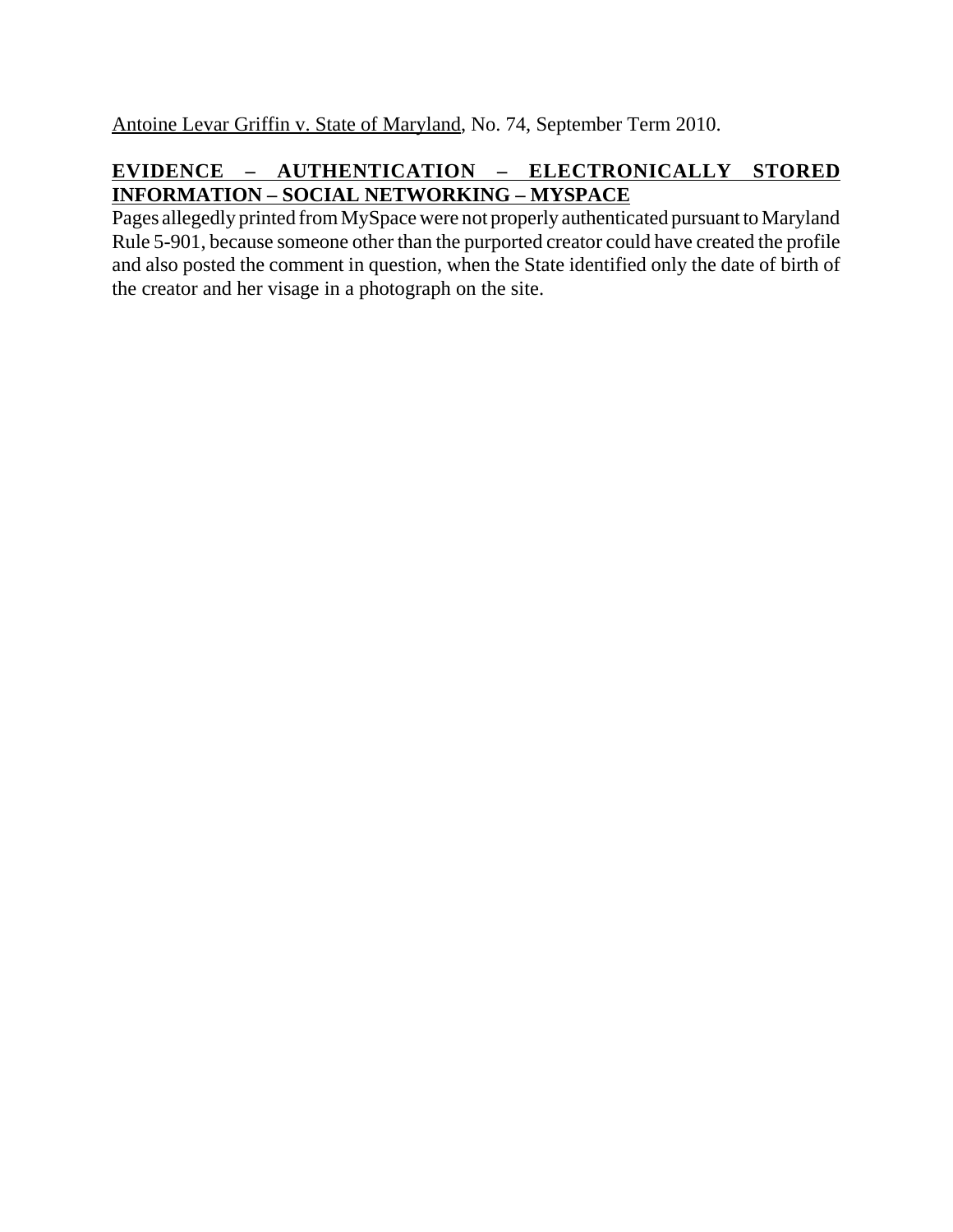## IN THE COURT OF APPEALS OF MARYLAND

No. 74

September Term, 2010

## ANTOINE LEVAR GRIFFIN

v.

STATE OF MARYLAND

Bell, C.J. Harrell Battaglia Greene Murphy Adkins Barbera,

JJ.

Opinion by Battaglia, J. Harrell and Murphy, JJ., dissent.

Filed: April 28, 2011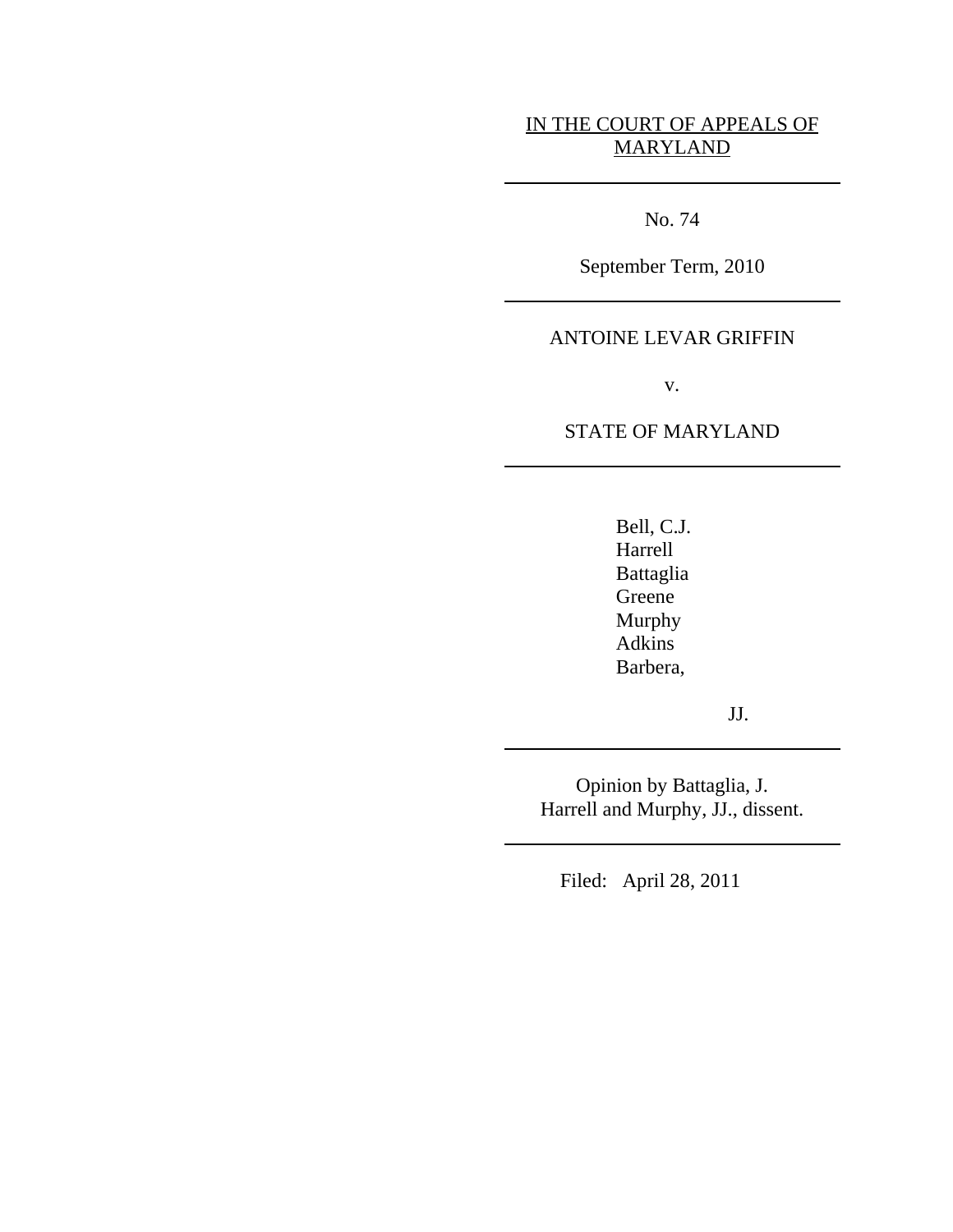In this case, we are tasked with determining the appropriate way to authenticate, for evidential purposes, electronically stored information printed from a social networking website, $\frac{1}{1}$  in particular, MySpace.<sup>2</sup>

Antoine Levar Griffin, Petitioner, seeks reversal of his convictions in the Circuit Court for Cecil County, contending that the trial judge abused his discretion in admitting, without proper authentication, what the State alleged were several pages printed from Griffin's girlfriend's MySpace profile.<sup>3</sup> The Court of Special Appeals determined that the trial judge did not abuse his discretion, *Griffin v. State*, 192 Md. App. 518, 995 A.2d 791 (2010), and

<sup>&</sup>lt;sup>1</sup> The term "website" refers to "a collection of documents and related files that are owned or organized by a particular individual or organization." Jonathan Wilson, *What's In a Web Site?*, Ga. B.J., Apr. 1999, at 14, 14.

<sup>&</sup>lt;sup>2</sup> "MySpace is a 'social networking' website where members can create 'profiles' and interact with other members. Anyone with Internet access can go onto the MySpace website and view content which is open to the general public such as a music area, video section, and members' profiles which are not set as 'private.' However, to create a profile, upload and display photographs, communicate with persons on the site, write 'blogs,' and/or utilize other services or applications on the MySpace website, one must be a 'member.' Anyone can become a member of MySpace at no charge so long as they meet a minimum age requirement and register." *United States v. Drew*, 259 F.R.D. 449, 453 (D. C.D. Cal. 2009).

<sup>3</sup> To establish a "profile," a user needs only a valid email account. Patricia Sanchez Abril, *A (My)Space of One's Own: On Privacy and Online Social Networks*, 6 Nw. J. Tech. & Intell. Prop. 73, 74 (2007). Generally, a user creates a profile by "filling out a series of virtual forms eliciting a broad range of personal data," culminating in a multimedia collage that serves as "one's digital 'face' in cyberspace." Nathan Petrashek, Comment, *The Fourth Amendment and the Brave New World of Online Social Networking*, 93 Marq. L. Rev. 1495, 1499 (Summer 2010).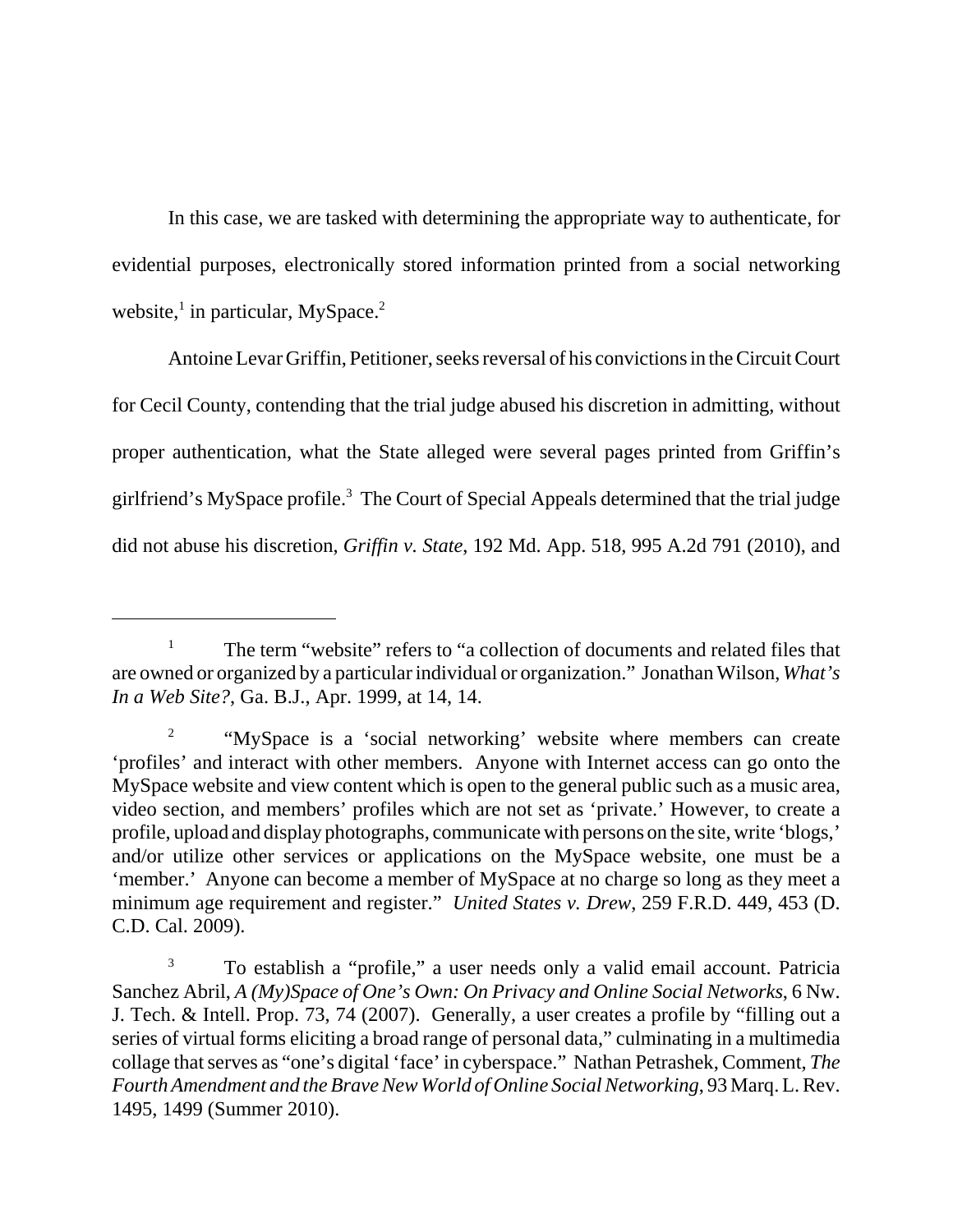we granted Griffin's Petition for Writ of Certiorari, 415 Md. 607, 4 A.3d 512 (2010), to

consider the two questions, which we have rephrased:

1. Did the trial court err in admitting a page printed from a MySpace profile alleged to be that of Petitioner's girlfriend?<sup>[4]</sup>

2. Did the trial court err in allowing the prosecutor to define reasonable doubt incorrectly over defense objection, including saying "it means this, do you have a good reason to believe that somebody other than Mr. Griffin was the person that shot Darvell Guest . . . I'm not asking you whether you can speculate and create some construct of hypothetical possibilities that would have somebody else be the shooter. . . . I'm asking you the question, do you have right now any reason, any rational reason to believe that somebody other than he was the shooter or gunman? $[5]$ 

The State presented a conditional cross-petition, which we also granted, in which one question was posed:

1. What evidence is required to authenticate a printout from a social networking website?

2. Did the court err in admitting what the State claimed was a printout from petitioner's girlfriend's MySpace profile containing highly prejudicial content without properly authenticating the material as having been posted by petitioner's girlfriend?

3. Did the Court of Special Appeals err in finding that the prejudice to petitioner from the admission of the MySpace page did not outweigh its probative value?

<sup>5</sup> Because of our disposition of the first issue, we need not and will not address the second question presented.

<sup>&</sup>lt;sup>4</sup> In his Petition for Writ of Certiorari, Griffin presented three questions pertaining to the MySpace evidence, namely: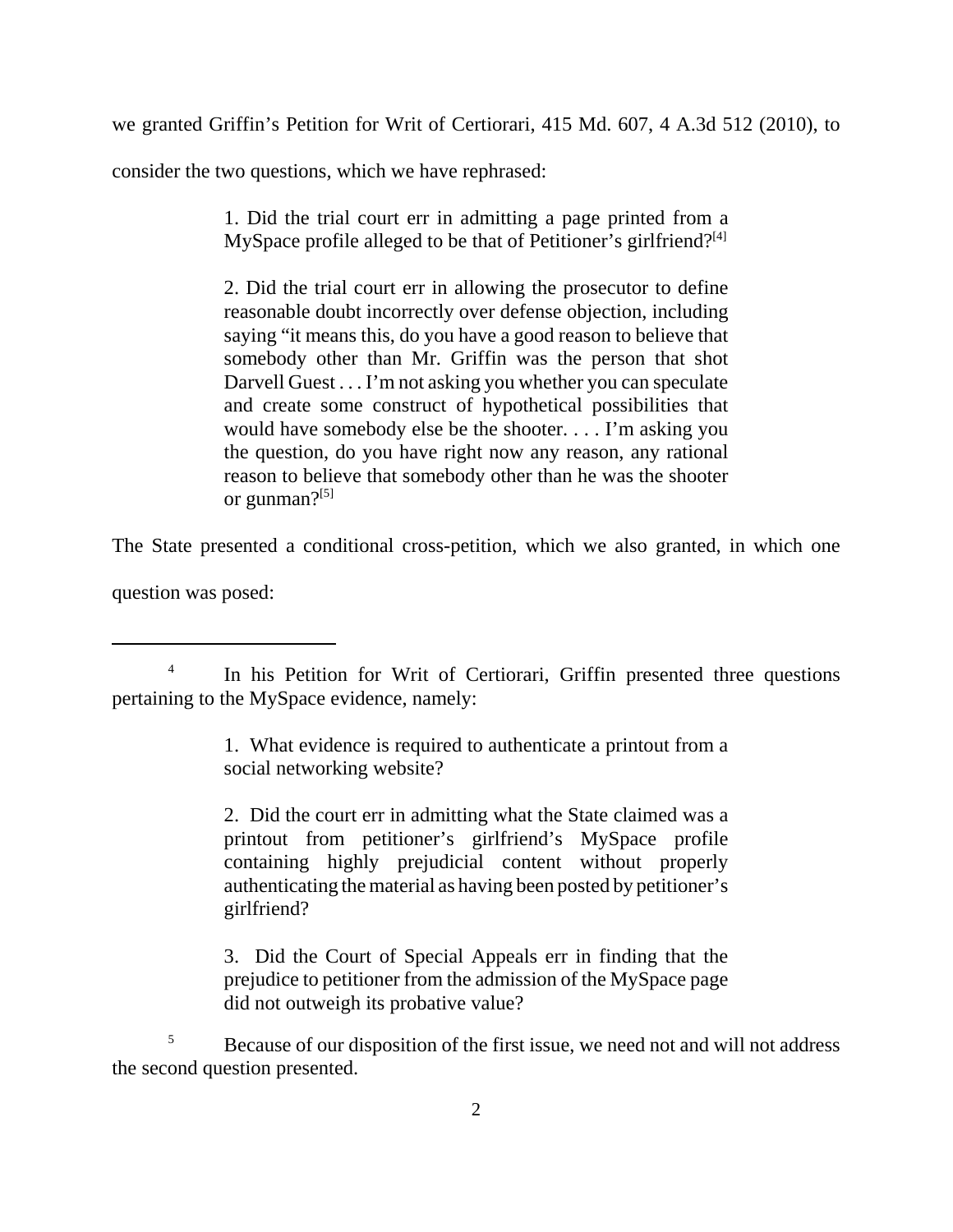1. Is Griffin's challenge to the probative value of the evidence preserved for appellate review?[6]

We shall hold that the pages allegedly printed from Griffin's girlfriend's MySpace profile were not properly authenticated pursuant to Maryland Rule  $5-901$ ,<sup>7</sup> and shall, therefore, reverse the judgment of the Court of Special Appeals and remand the case for a new trial.

Griffin was charged in numerous counts with the shooting death, on April 24, 2005,

of Darvell Guest at Ferrari's Bar in Perryville, in Cecil County. During his trial, the State

<sup>7</sup> Rule 5-901, describing the requirement of authentication or identification, provides, in pertinent part:

> (a) **General provision.** The requirement of authentication or identification as a condition precedent to admissibility is satisfied by evidence sufficient to support a finding that the matter in question is what its proponent claims.

> (b) **Illustrations.** By way of illustration only, and not by way of limitation, the following are examples of authentication or identification conforming with the requirements of this Rule:

> (1) Testimony of witness with knowledge. Testimony of a witness with knowledge that the offered evidence is what it is claimed to be.

> > \* \* \*

(4) Circumstantial evidence. Circumstantial evidence, such as appearance, contents, substance, internal patterns, location, or other distinctive characteristics, that the offered evidence is what it is claimed to be.

<sup>6</sup> To the extent that the question presented in the State's cross-petition concerns the preservation of Griffin's challenge to the authenticity of the MySpace evidence, the authenticity issue was clearly preserved for appellate review by Griffin's explicit objection to the admission of the printed pages. Insofar as the State contends that Griffin failed to preserve his challenge to the probity of the MySpace evidence, we need not and will not address that issue, because evidence that has not been properly authenticated is inadmissible, regardless of its probity or potentially prejudicial effect.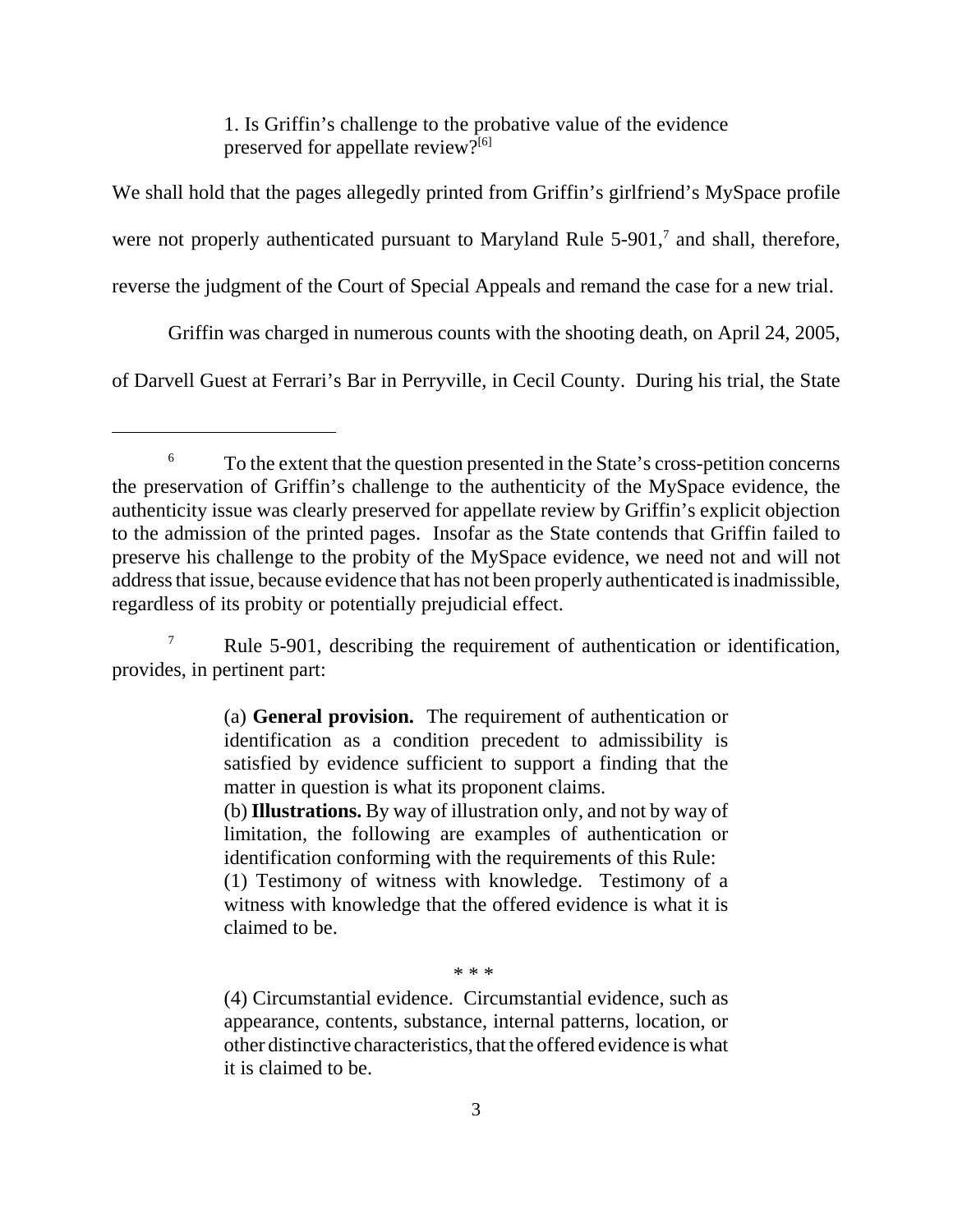sought to introduce Griffin's girlfriend's, Jessica Barber's, MySpace profile to demonstrate that, prior to trial, Ms. Barber had allegedly threatened another witness called by the State. The printed pages contained a MySpace profile in the name of "Sistasouljah," describing a 23 year-old female from Port Deposit, listing her birthday as "10/02/1983" and containing a photograph of an embracing couple. The printed pages also contained the following blurb:

### FREE BOOZY!!!! JUST REMEMBER SNITCHES GET STITCHES!! U KNOW WHO YOU ARE!!

When Ms. Barber had taken the stand after being called by the State, she was not questioned about the pages allegedly printed from her MySpace profile.

Instead, the State attempted to authenticate the pages, as belonging to Ms. Barber, through the testimony of Sergeant John Cook, the lead investigator in the case. Defense counsel objected to the admission of the pages allegedly printed from Ms. Barber's MySpace profile, because the State could not sufficiently establish a "connection" between the profile and posting and Ms. Barber, and substantively, the State could not say with any certainty that the purported "threat" had any impact on the witness's testimony; the latter argument is not before us.

Defense counsel was permitted to voir dire Sergeant Cook, outside of the presence of the jury, as follows:

> [Defense Counsel]: How do you know that this is her [MySpace] page? . . . . [Sergeant Cook]: Through the photograph of her and Boozy on the front, through the reference to Boozy, [] the reference [to] the children, and [] her birth date indicated on the form. [Defense Counsel]: How do you know she sent it?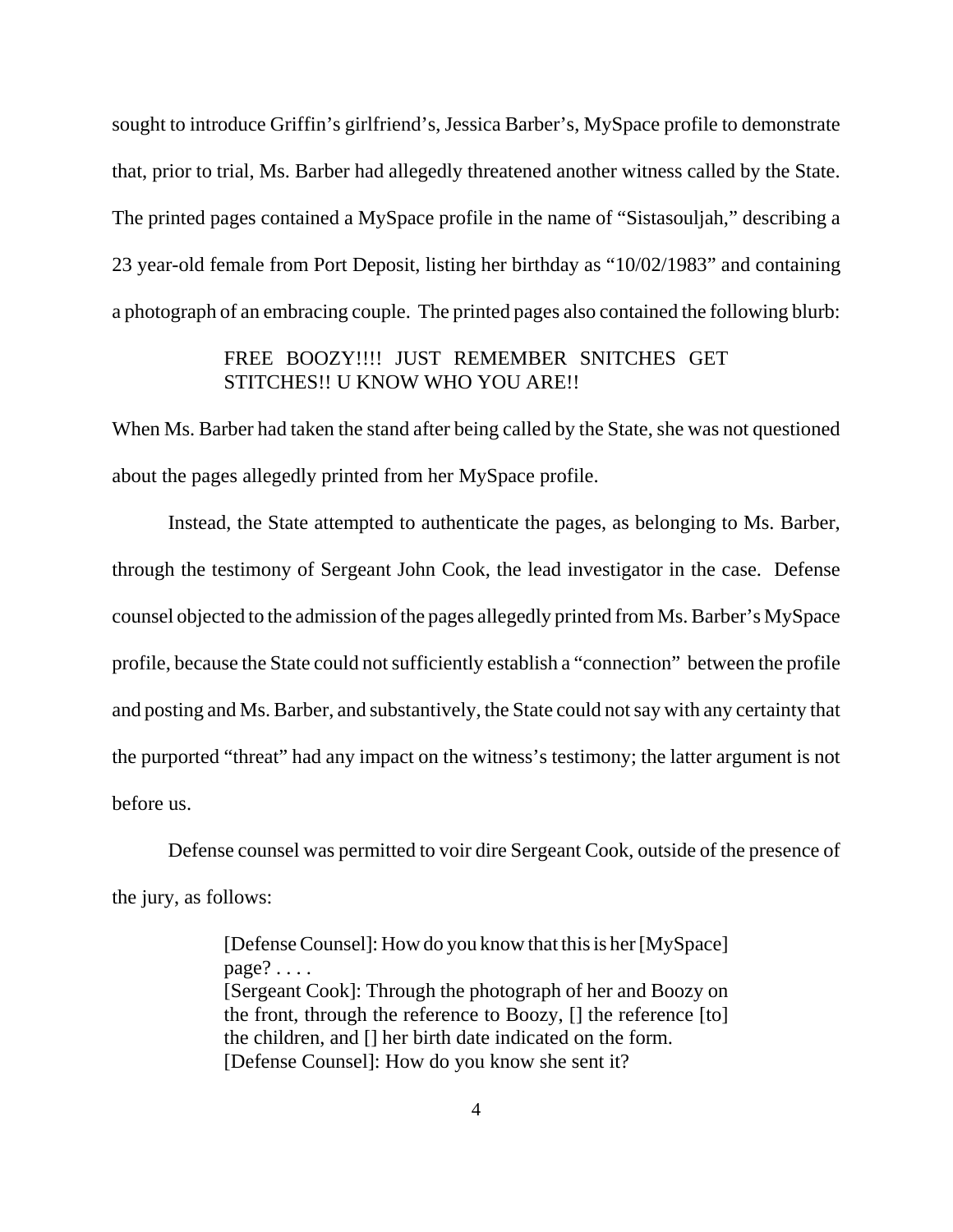[Sergeant Cook]: I can't say that.

[The Court]: I failed – I am sorry. I misrepresented. I failed to realize there is a photograph there. It's in the block that says "Sistasouljah," and then there's a photograph of a person that looks like Jessica Barber to me.

[Defense Counsel]: When was it sent?

[Sergeant Cook]: That is a MySpace page. That wasn't particularly sent. That is on the web, and it's accessible to whoever views MySpace. It is open to the public.

[Defense Counsel]: I understand that. When did it get posted? [Sergeant Cook]: The print date on the form, printed on 12/05/06.

[The Court]: You can tell by looking at it because that's when he went to it.

[Defense Counsel]: So that would have been after the first trial. So how could that possibly affect [the witness]? He said it was before the first trial.

[The Court]: On its face, there is no way that you can conclude that on its face this establishes anything in regard to [the witness]. What it's being offered for, as I understand it, is corroboration, consistency that she's making a statement in a public forum, "snitches get stitches." And I guess the argument is going to be made that that's consistent with what [the witness] said, that she threatened him.

[Assistant State's Attorney]: That's correct.

[The Court]: It's weak. I mean, there is no question it's weak, but that's what it is offered for.

The trial judge, thereafter, indicated that he would permit Sergeant Cook to testify in support

of authentication of the redacted portion of the pages printed from MySpace, containing the

photograph "of a person that looks like Jessica Barber" and the Petitioner, allegedly known

as "Boozy," adjacent to a description of the woman as a 23 year-old from Port Deposit, and

the blurb, stating "FREE BOOZY!!!! JUST REMEMBER SNITCHES GET STITCHES!!

#### U KNOW WHO YOU ARE!!"

In lieu of Sergeant Cook's testimony, while maintaining his objection to the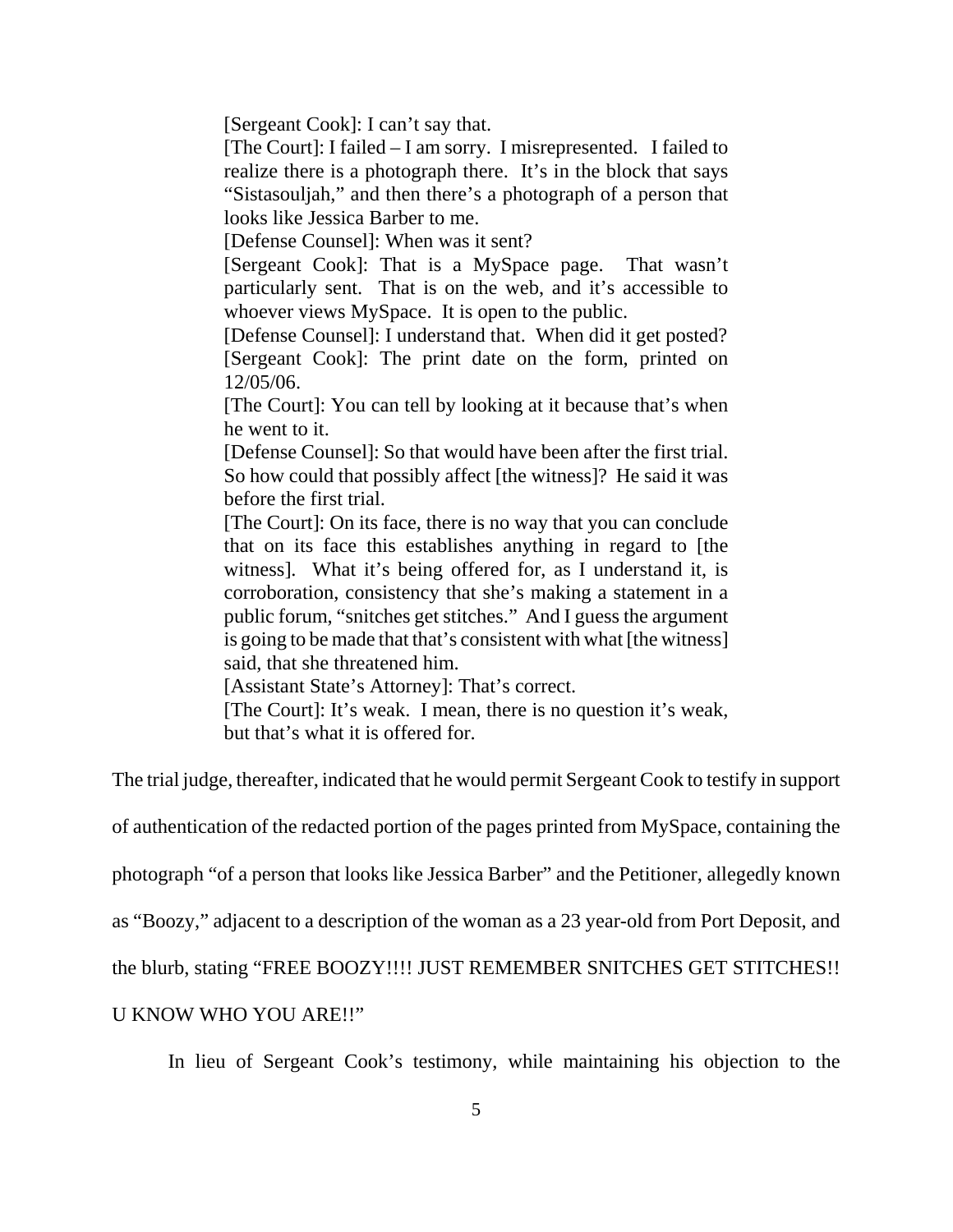admissibility of the redacted MySpace page, defense counsel agreed to the following

stipulation:

If asked, Sergeant Cook would testify that he went onto the Internet to the website known as MySpace. . . . [F]rom that site he downloaded some information of a posting that someone had put there.

That posting contains a photograph which the witness would say he recognizes as a photograph of Jessica . . . Barber, who testified, . . . that she is the defendant's live-in fiance; and that it also contains a date of birth, to wit October 2nd, 1983, which the witness would testify is the date of birth that Jessica Barber gave as her date of birth.

When the exhibit, the download, comes to you, you are going to see that it has a great – that most of its content has been redacted; that is, blacked out. That's because some of it, in my judgment, might tend to be inflammatory without proving anything one way or the other. There is one portion of it that will not be redacted when it comes to you, and this is the only portion of it which you should consider. And you certainly should not speculate as to what any of the redacted portions may be.

The portion that will not be redacted says, just remember snitches get stitches. You will see that. The phrase is, just remember snitches get stitches. . . . And . . . the witness would testify that the date it was retrieved was . . . December 5, 2006.

Whether the MySpace printout represents that which it purports to be, not only a MySpace

profile created by Ms. Barber, but also upon which she had posted, "FREE BOOZY!!!! JUST

REMEMBER SNITCHES GET STITCHES!! U KNOW WHO YOU ARE!!," is the issue

before us.

With respect to social networking websites in general, we have already had occasion,

in *Independent Newspapers, Inc. v. Brodie*, 407 Md. 415, 424 n.3, 966 A.2d 432, 438 n.3

(2009), to describe those sites as "sophisticated tools of communication where the user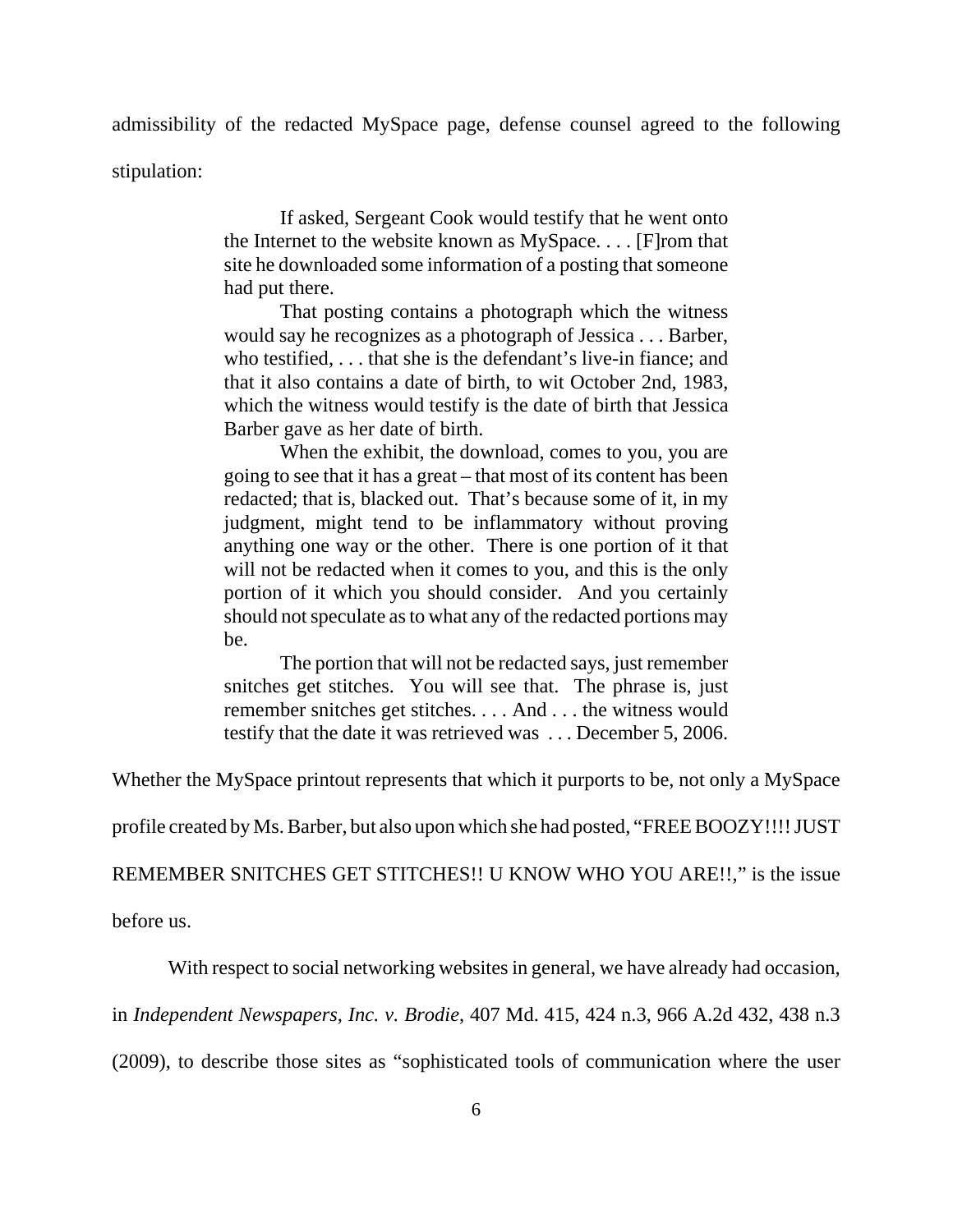voluntarily provides information that the user wants to share with others."<sup>8</sup> A number of social networking websites, such as MySpace, enable members "to create online 'profiles,' which are individual web pages on which members [can] post photographs, videos, and information about their lives and interests." *Doe v. MySpace, Inc.*, 474 F. Supp. 2d 843, 845 (W. D. Tex. 2007).

Anyone can create a MySpace profile at no cost, as long as that person has an email address and claims to be over the age of fourteen:

> MySpace users create profiles by filling out questionnaire-like web forms. Users are then able to connect their profiles to those of other users and thereby form communities. MySpace profiles contain several informational sections, known as "blurbs." These include two standard blurbs: "About Me" and "Who I'd Like to Meet." Users may supplement those blurbs with additional sections about their interests, general additional details, and other personal information. MySpace profiles also incorporate several multimedia features. For instance, users may post photos, music, videos, and web logs to their pages.

Richard M. Guo, *Stranger Danger and the Online Social Network*, 23 Berkeley Tech. L.J.

617, 621 (2008) (footnotes omitted). After a profile is established, the user may invite others

to access her profile, as a "friend," who if the user accepts the befriending, can access her

profile pages without further ado:

<sup>8</sup> Social networking websites, which offer a framework in which users interact and create content themselves, is an application of "Web 2.0," a phrase that does not refer to any specific new technology, but refers instead to the "participatory nature of how a website's content is created and delivered." Seth P. Berman, Lam D. Nguyen & Julie S. Chrzan, *Web 2.0: What's Evidence Between "Friends"?*, Boston Bar J., Jan. – Feb. 2009, at 5, 5.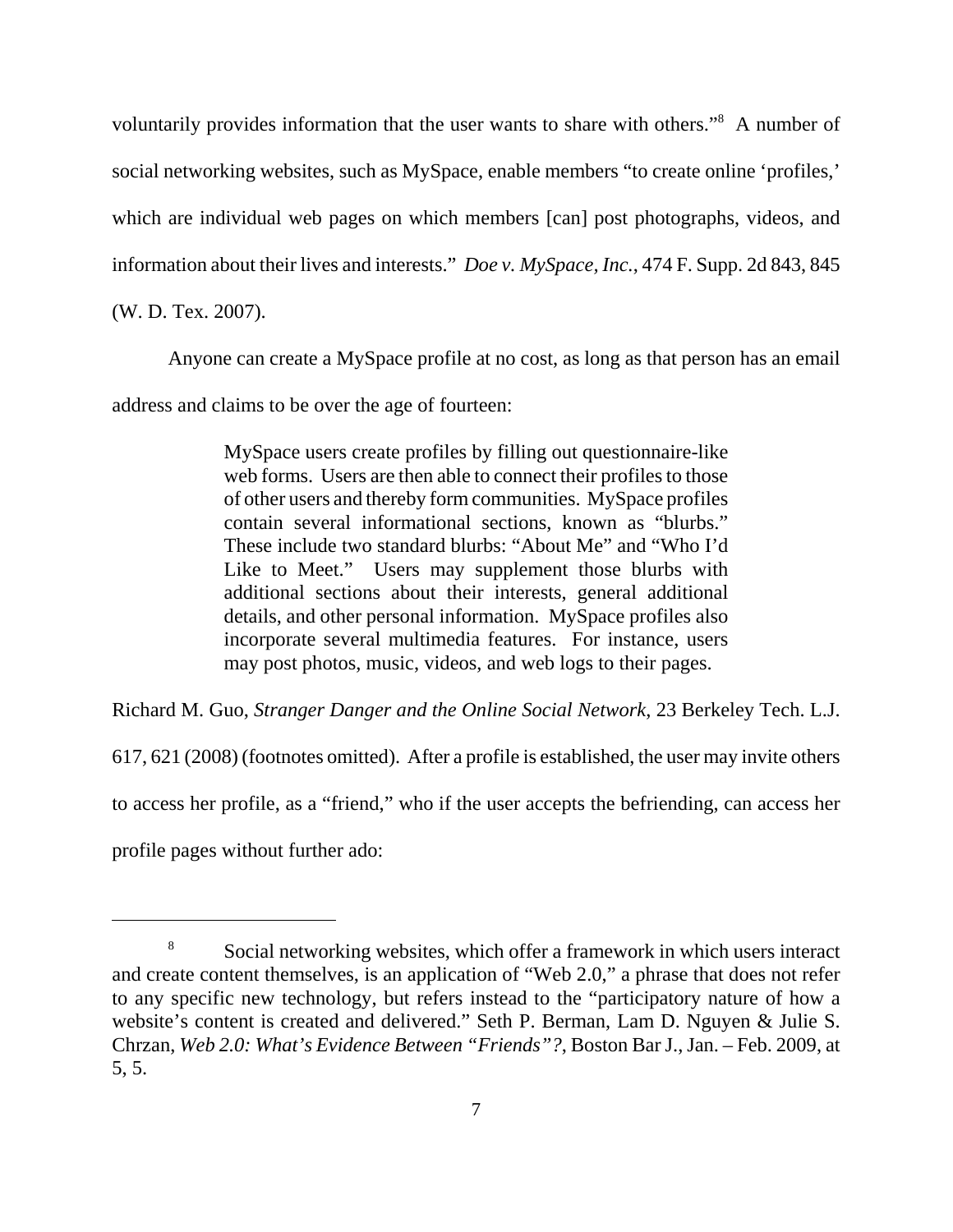Users establish virtual communities by linking their profiles in a process known as "friending" or "connecting." One user requests to add another as a friend, and the recipient may either accept or reject the invitation. If the recipient accepts, the profiles are linked and the connected members are generally able to view one another's online content without restriction. The network created by the linking process allows a user to chat with friends, display support for particular causes, "join interest groups dedicated to virtually any topic," and otherwise "hang out."

Nathan Petrashek, Comment, *The Fourth Amendment and the Brave New World of Online Social Networking*, 93 Marq. L. Rev. 1495, 1499-1500 (2009–2010) (footnotes omitted). Although a social networking site generally requires a unique username and password for the user to both establish a profile and access it, posting on the site by those that befriend the user does not. *See* Samantha L. Miller, Note, *The Facebook Frontier: Responding to the Changing Face of Privacy on the Internet*, 97 Ky. L.J. 541, 544 (2008–2009); Eric Danowitz*, MySpace Invasion: Privacy Rights, Libel, and Liability*, 28 J. Juv. L. 30, 37 (2007).

The identity of who generated the profile may be confounding, because "a person observing the online profile of a user with whom the observer is unacquainted has no idea whether the profile is legitimate." Petrashek, 93 Marq. L. Rev. at 1499 n.16. The concern arises because anyone can create a fictitious account and masquerade under another person's name or can gain access to another's account by obtaining the user's username and password:

> Although it may seem that, as creators of our own online social networking profiles, we are able to construct our own online persona, this is not always the case. There is no law that prevents someone from establishing a fake account under another person's name, so long as the purpose for doing so is not to deceive others and gain some advantage. Moreover,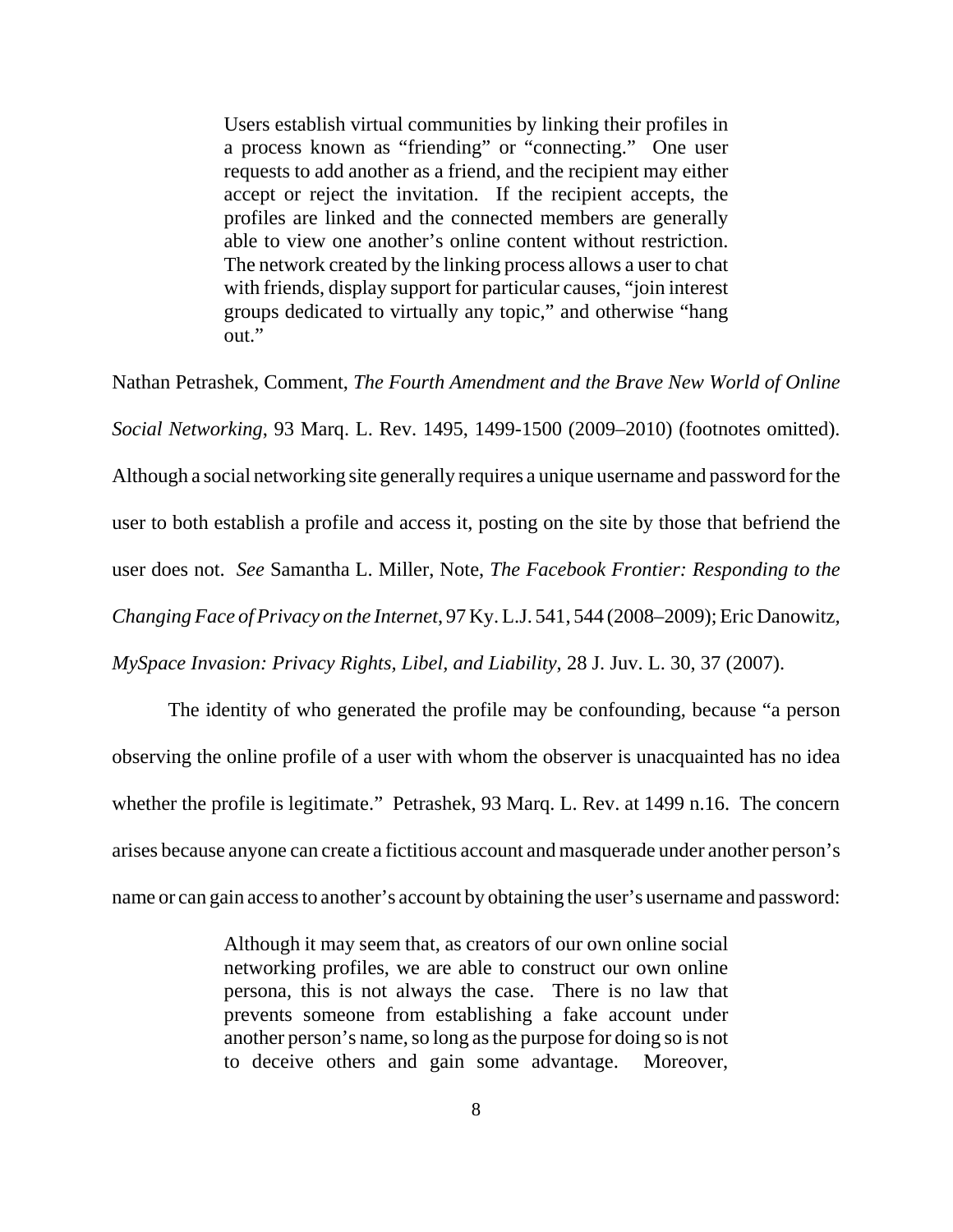fragments of information, either crafted under our authority or fabricated by others, are available by performing a Google search . . . forever. Thus, online social networking poses two threats: that information may be (1) available because of one's own role as the creator of the content, or (2) generated by a third party, whether or not it is accurate.

David Hector Montes, *Living Our Lives Online: The Privacy Implications of Online Social*

*Networking*, Journal of Law and Policy for the Information Society, Spring 2009, at 507, 508.

For instance, in one circumstance, Sophos, a Boston-based Internet security company,

created a profile for a toy frog named "Freddi Staur," and nearly 200 Facebook<sup>9</sup> users chose

Facebook prompts new users to supply their name, e-mail address, sex, and birth date. Perhaps as a vestige of Facebook's restrictive roots, users are also asked to name any high schools, colleges, or universities attended. Users may build upon this foundation by supplying additional information in any of four sections that compose the profile: "Basic Information," which includes the user's current city, hometown, relationship status, and political and religious views; "Personal Information," which includes interests, activities, and favorite music, movies, and books; "Contact Information," which includes websites, addresses, phone numbers, and instant messaging screen names; and "Education and Work," which is largely self descriptive. "Status" posts allow users to update their profiles with up-tothe-minute information, offering users a virtual soapbox to their online community.

Facebook's community element is perhaps more sophisticated than that of MySpace. The web site's design makes it easy for users to "compile lists of their friends, post public comments on friends' profiles, . . . send private messages to other users[,] . . . [and] create groups of people with similar interests. . . ." Members may upload photographs, and both

(continued...)

<sup>&</sup>lt;sup>9</sup> Facebook, the behemoth of the social networking world, allows users to build a profile and interact with "friends" in much the same way as MySpace: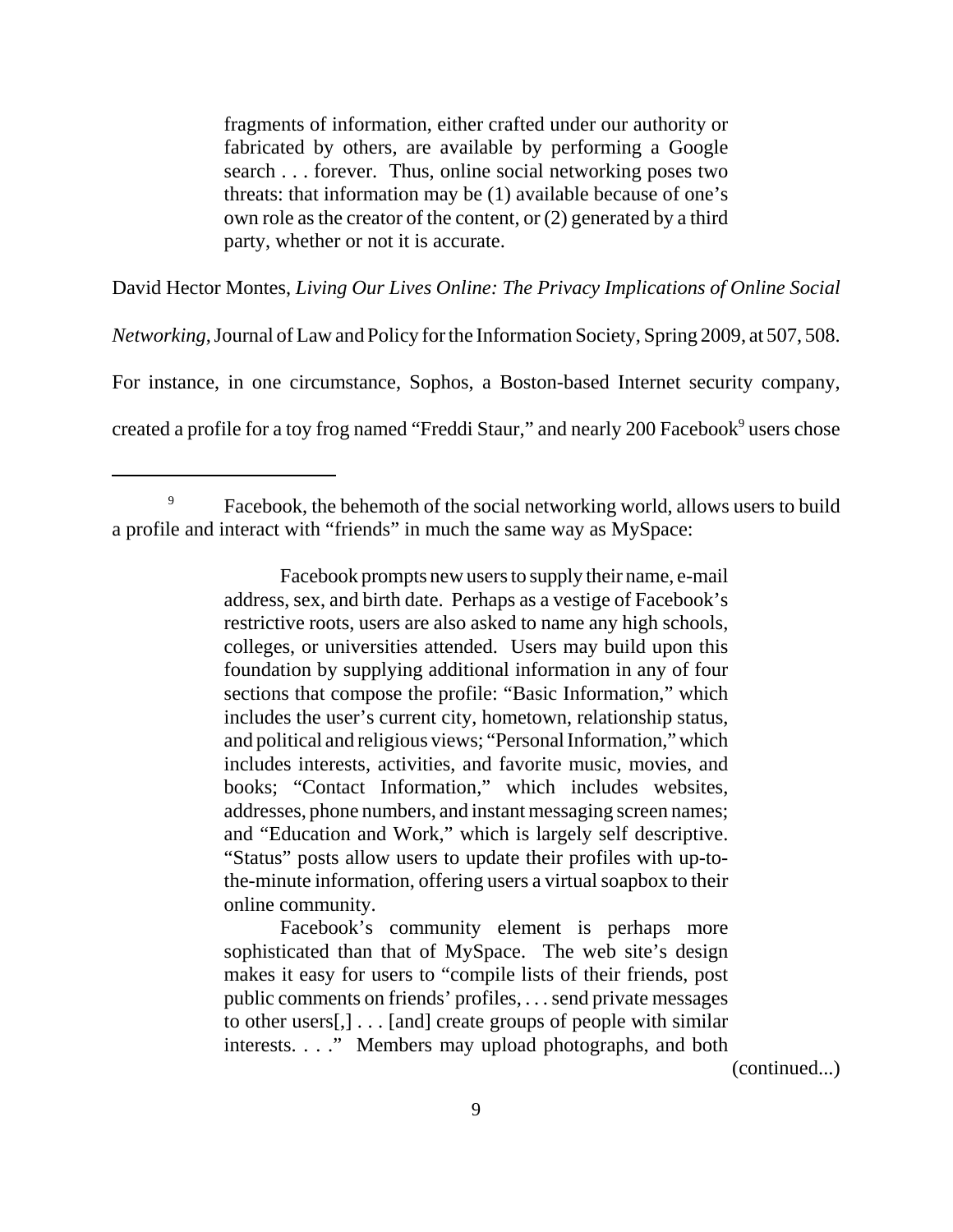to add the frog as a "friend." Miller, 97 Ky. L.J. at 542.10

The possibility for user abuse also exists on MySpace, as illustrated by *United States v. Drew*, 259 F.R.D. 449 (D. C.D. Cal. 2009), in which Lori Drew, a mother, was prosecuted under the Computer Fraud and Abuse Act, 18 U.S.C. § 1030, for creating a MySpace profile for a fictitious 16 year-old male named "Josh Evans." Drew had contacted a former friend of her daughter's, Megan Meier, through the MySpace network, using the Josh Evans screen name or pseudonym, and began to "flirt with her over a number of days." *Id.* at 452. Drew then had "Josh" inform Megan that he no longer "liked her" and that "the world would be a better place without her in it," after which Megan killed herself. *Id.* Thus, the relative ease with which anyone can create fictional personas or gain unauthorized access to another user's profile, with deleterious consequences, is the *Drew* lesson.

The potential for fabricating or tampering with electronically stored information on

Petrashek, 93 Marq. L. Rev. at 1506-07 (footnotes omitted).

<sup>&</sup>lt;sup>9</sup>(...continued)

Facebook and MySpace allow users to "tag" their friends in the image. Tagging "creates a link [in] the individual's profile from the photograph, making users easily identifiable, even when the viewer of the photograph is not 'friends' with the photograph's subjects."

Sophos apparently conducted the study to demonstrate that it "was able to acquire highly personal information from [forty percent] of the nearly 200 Facebook users who chose to add 'Freddie Staur' as a friend in their Facebook accounts." Mint.com, *HOWTO: Protect Your Privacy on Facebook, MySpace, and LinkedIn* (Sept. 6, 2007), http://www.blog.mint.com/blog/moneyhack/howto-protect-your-privacy-on-facebookmyspace-and-linkedin/.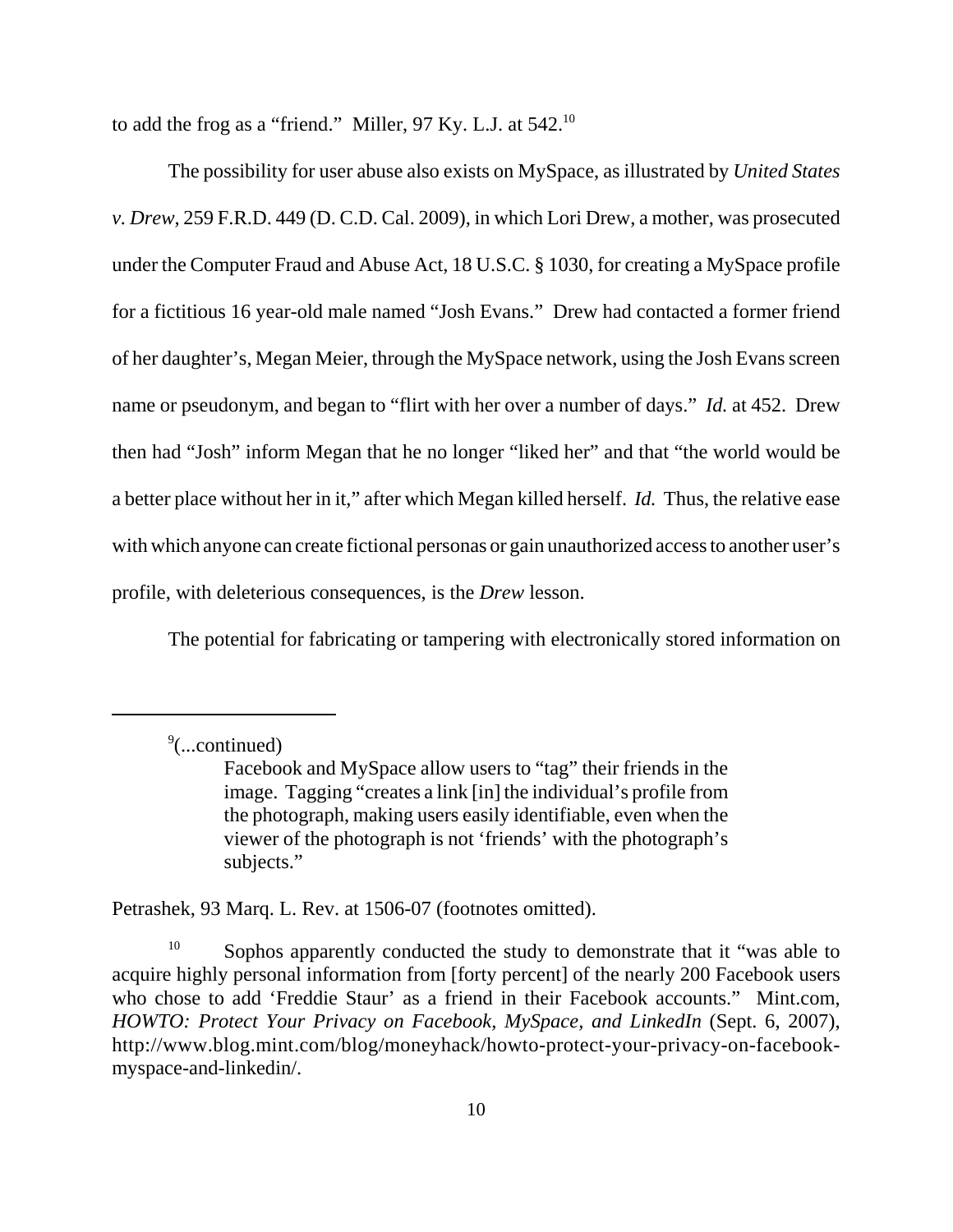a social networking site, thus poses significant challenges from the standpoint of authentication of printouts of the site, as in the present case. Authentication, nevertheless,

is generally governed by Maryland Rule 5-901, which provides:

(a) **General provision.** The requirement of authentication or identification as a condition precedent to admissibility is satisfied by evidence sufficient to support a finding that the matter in question is what its proponent claims.

Potential methods of authentication are illustrated in Rule 5-901(b). The most germane to

the present inquiry are Rules  $5-901(b)(1)$  and  $5-901(b)(4)$ , which state:

(b) **Illustrations.** By way of illustration only, and not by way of limitation, the following are examples of authentication or identification conforming with the requirements of this Rule: (1) Testimony of witness with knowledge. Testimony of a witness with knowledge that the offered evidence is what it is claimed to be.<sup>[11]</sup>

\* \* \*

(4) Circumstantial evidence. Circumstantial evidence, such as appearance, contents, substance, internal patterns, location, or other distinctive characteristics, that the offered evidence is what it is claimed to be.

We and our colleagues on the Court of Special Appeals have had the opportunity to

<sup>&</sup>lt;sup>11</sup> We add this section to highlight that a witness with knowledge, such as Ms. Barber, could be asked whether the MySpace profile was hers and whether its contents were authored by her; she, however, was not subject to such inquiry when she was called by the State. *See United States v. Barlow*, 568 F.3d 215, 220 (5th Cir. 2009) (reasoning that testimony of witness who had posed as a minor female that the transcripts fairly and fully reproduced the online chats was sufficient to authenticate them for admission); *United States v. Gagliardi*, 506 F.3d 140, 151 (2d Cir. 2007) (reasoning that chat room logs were properly authenticated as having been sent by the defendant through testimony from witnesses who had participated in the online conversations).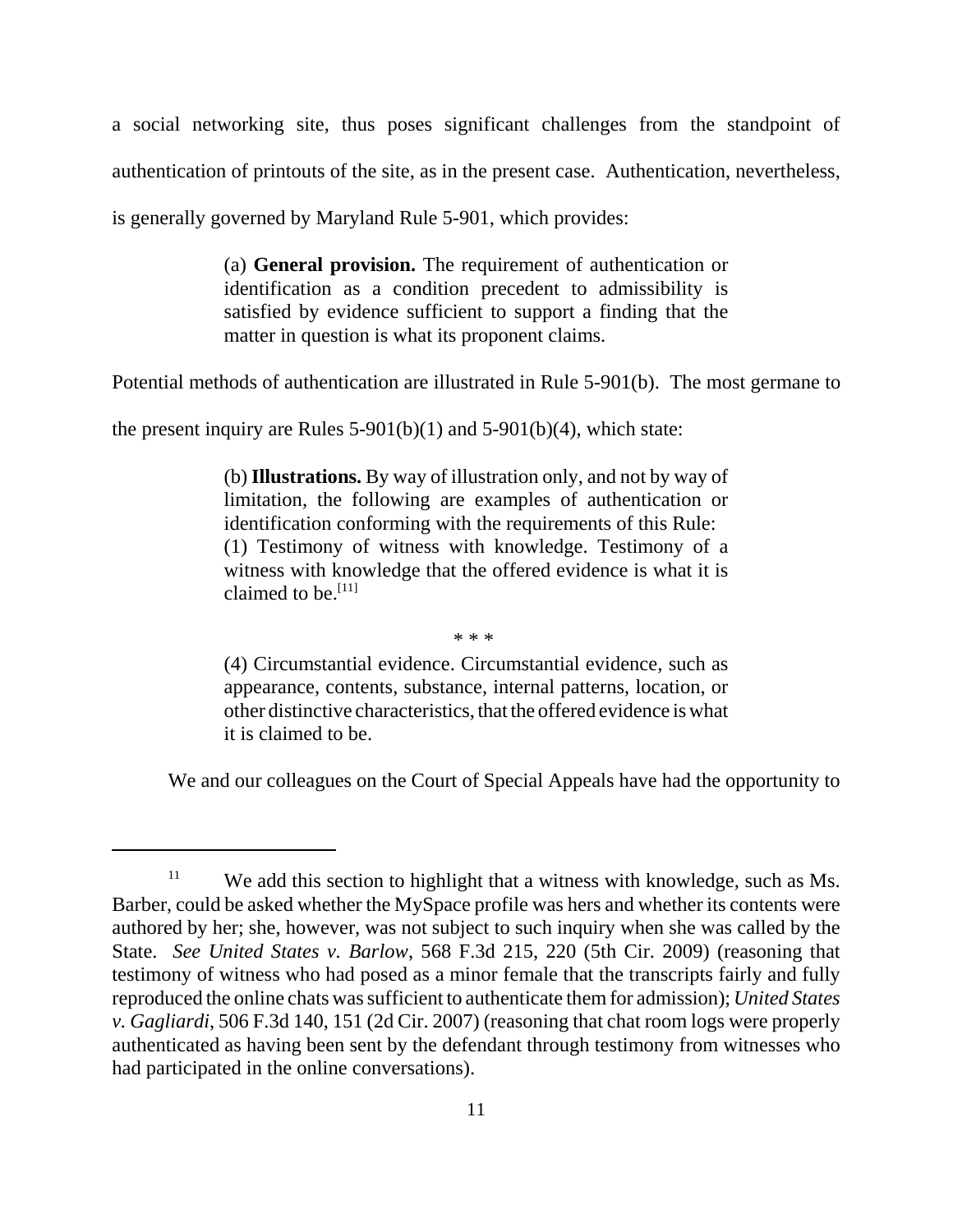apply the tenets of Rule 5-901(b)(4) to a toxicology report, *State v. Bryant*, 361 Md. 420, 761 A.2d 925 (2000), to recordings from 911 emergency calls, *Clark v. State*, 188 Md. App. 110, 981 A.2d 666 (2009), and to text messages received on the victim's cellular phone, *Dickens v. State*, 175 Md. App. 231, 927 A.2d 32 (2007), but neither we nor our appellate brethren heretofore has considered the Rule's application to authenticate pages printed from a social networking site.

Rather, we turn for assistance to the discussion in *Lorraine v. Markel American Insurance Co.*, 241 F.R.D. 534 (D. Md. 2007), wherein Maryland's own Magistrate Judge Paul W. Grimm, a recognized authority on evidentiary issues concerning electronic evidence, outlined issues regarding authentication of electronically stored information, in e-mail, websites, digital photographs, computer-generated documents, and internet postings, etc. with respect to Rule 901 of the Federal Rules of Evidence:

> (a) **GENERAL PROVISION.** The requirement of authentication or identification as a condition precedent to admissibility is satisfied by evidence sufficient to support a finding that the matter in question is what its proponent claims. (b) **ILLUSTRATIONS.** By way of illustration only, and not by way of limitation, the following are examples of authentication or identification conforming with the requirements of this rule: (1) *Testimony of Witness With Knowledge.* Testimony that a matter is what it is claimed to be.

> > \* \* \*

(4) *Distinctive Characteristics and the Like.* Appearance, contents, substance, internal patterns, or other distinctive characteristics, taken in conjunction with circumstances.

Regarding Rule 901(a), Judge Grimm iterated in *Lorraine* that the "requirement of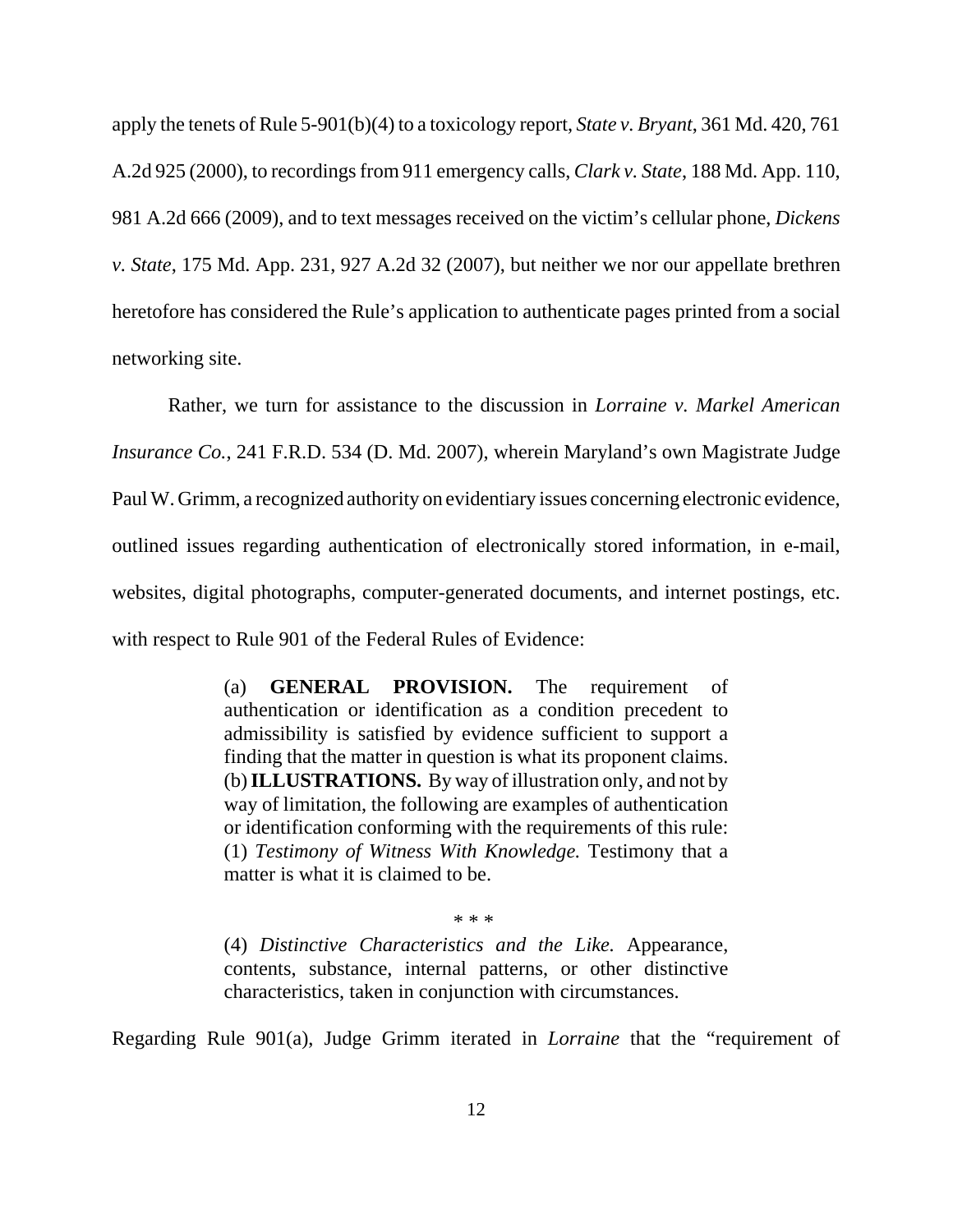authentication or identification as a condition precedent to admissibility is satisfied by evidence sufficient to support a finding that the matter in question is what its proponent claims," to insure trustworthiness. *Id.* at 541-42. Judge Grimm recognized that authenticating electronically stored information presents a myriad of concerns because "technology changes so rapidly" and is "often new to many judges." *Id.* at 544. Moreover, the "complexity" or "novelty" of electronically stored information, with its potential for manipulation, requires greater scrutiny of "the foundational requirements" than letters or other paper records, to bolster reliability. *Id.* at 543-44, quoting Jack B. Weinstein & Margaret A. Berger, *Weinstein's Federal Evidence* § 900.06[3] (Joseph M. McLaughlin ed., Matthew Bender 2d ed. 1997).

In the present case, Griffin argues that the State did not appropriately, for evidentiary purposes, authenticate the pages allegedly printed from Jessica Barber's MySpace profile, because the State failed to offer any extrinsic evidence describing MySpace, as well as indicating how Sergeant Cook obtained the pages in question and adequately linking both the profile and the "snitches get stitches" posting to Ms. Barber. The State counters that the photograph, personal information, and references to freeing "Boozy" were sufficient to enable the finder of fact to believe that the pages printed from MySpace were indeed Ms. Barber's.

We agree with Griffin and disagree with the State regarding whether the trial judge abused his discretion in admitting the MySpace profile as appropriately authenticated, with Jessica Barber as its creator and user, as well as the author of the "snitches get stitches"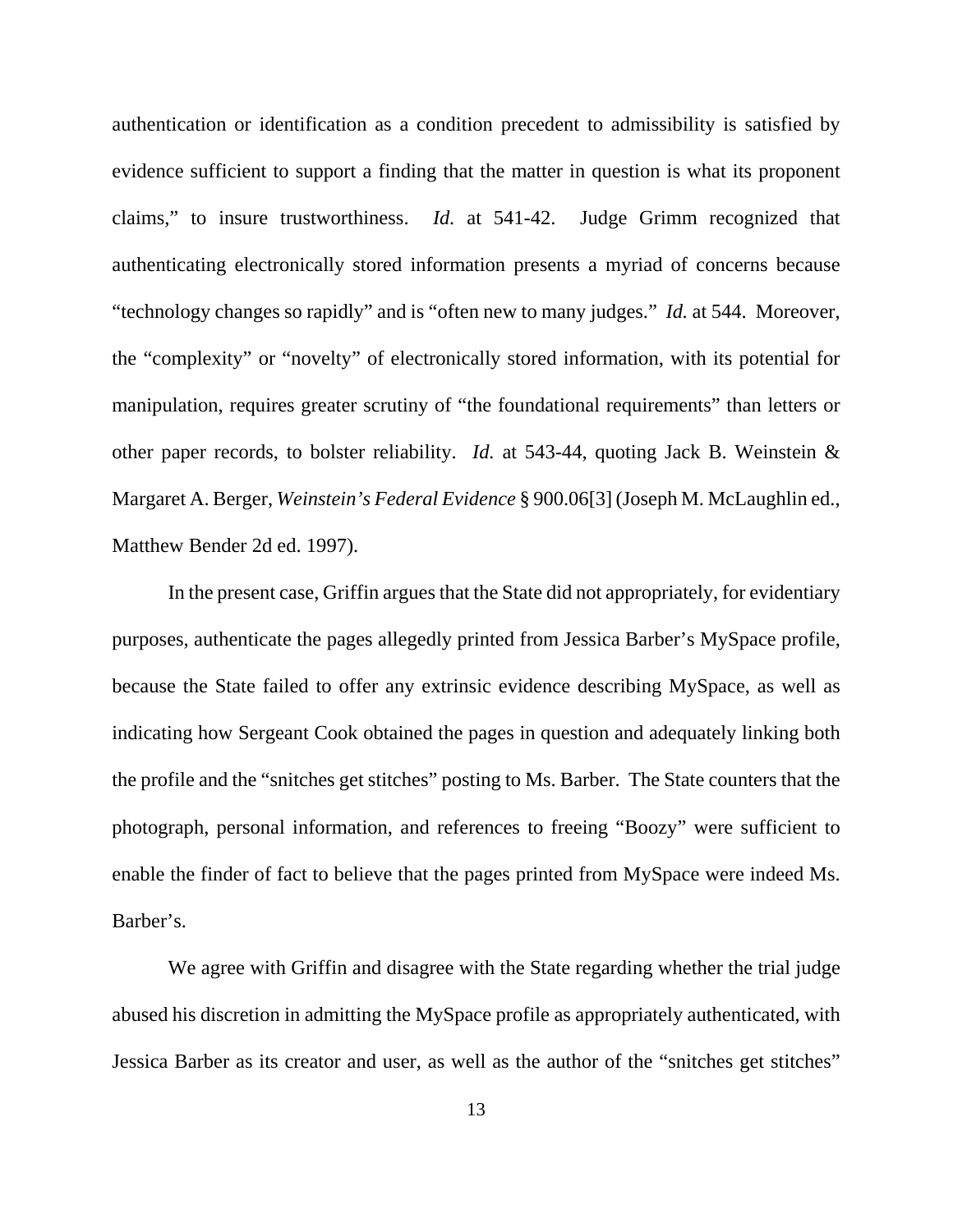posting, based upon the inadequate foundation laid. We differ from our colleagues on the Court of Special Appeals, who gave short shrift to the concern that "someone other than the alleged author may have accessed the account and posted the message in question." *Griffin*, 192 Md. App. at 542, 995 A.2d at 805. While the intermediate appellate court determined that the pages allegedly printed from Ms. Barber's MySpace profile contained sufficient indicia of reliability, because the printout "featured a photograph of Ms. Barber and [Petitioner] in an embrace," and also contained the "user's birth date and identified her boyfriend as 'Boozy,'" the court failed to acknowledge the possibility or likelihood that another user could have created the profile in issue or authored the "snitches get stitches" posting. *Id.* at 543, 995 A.2d at 806.

We agree with Griffin that the trial judge abused his discretion in admitting the MySpace evidence pursuant to Rule 5-901(b)(4), because the picture of Ms. Barber, coupled with her birth date and location, were not sufficient "distinctive characteristics" on a MySpace profile to authenticate its printout, given the prospect that someone other than Ms. Barber could have not only created the site, but also posted the "snitches get stitches" comment. The potential for abuse and manipulation of a social networking site by someone other than its purported creator and/or user leads to our conclusion that a printout of an image from such a site requires a greater degree of authentication than merely identifying the date of birth of the creator and her visage in a photograph on the site in order to reflect that Ms.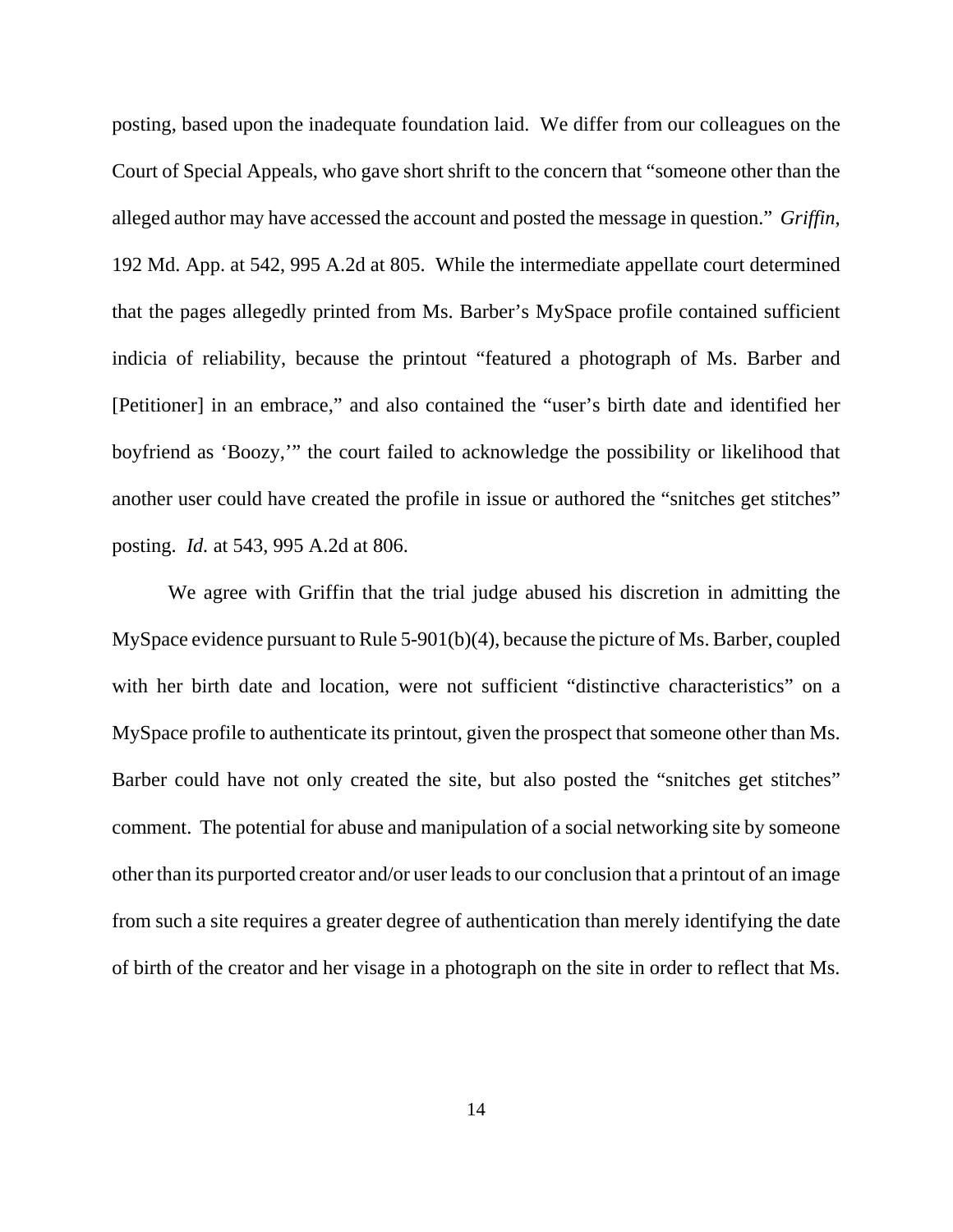Barber was its creator and the author of the "snitches get stitches" language.<sup>12</sup>

In so holding, we recognize that other courts, called upon to consider authentication of electronically stored information on social networking sites, have suggested greater scrutiny because of the heightened possibility for manipulation by other than the true user or poster. In *Commonwealth v. Williams*, 926 N.E.2d 1162 (Mass. 2010), the Supreme Judicial Court of Massachusetts considered the admission, over the defendant's objection, of instant messages a witness had received "at her account at MySpace." *Id.* at 1171. In the case, the defendant was convicted of the shooting death of Izaah Tucker, as well as other offenses. The witness, Ashlei Noyes, testified that she had spent the evening of the murder

 $12$  The dissent minimizes as "the technological heebie jeebies" the challenges inherent in authenticating, for evidentiary purposes, social networking websites. None of the authorities cited by the dissent in support of its conclusion, however, even addresses the authentication of social networking sites. Only one case, *United States v. Gagliardi*, 506 F.3d 140, 151 (2d Cir. 2007), involves digital communications, namely Internet chat room conversations, which the Second Circuit recognized were appropriately authenticated by witnesses who had participated in the "chats," clearly persons "with knowledge." *See* Federal Rule 901(b)(1).

In addition, the "reasonable juror" standard to which the dissent refers is apparently derived from the federal analogue to Maryland Rule 5-104(b), concerning "relevance conditioned on fact," a protocol not addressed in this case, which we discuss in footnote 15, infra. *See United States v. Logan*, 949 F.2d 1370, 1377 n.12 (5th Cir. 1991) (reasoning that in determining whether to admit evidence of disputed authenticity, the court should utilize the protocol established in Federal Rule 104(b), namely that "the judge [] make a preliminary determination [as to] whether a jury could reasonably conclude" that the evidence is what it purports to be).

Finally, authentication of evidence must be addressed by the trial court whether or not motive to fabricate or manipulate is raised by anyone or is in issue. *See* Lynn McLain, 6A *Maryland Evidence – State and Federal* § 901:1 (2001) ("Under Maryland law, generally . . . an object, writing, telephone conversation, or tape recording is not self-authenticating. Some evidence other than the item or reported conversation itself is required to establish that it is what its proponent says it is, or comes from the source which its proponent professes.").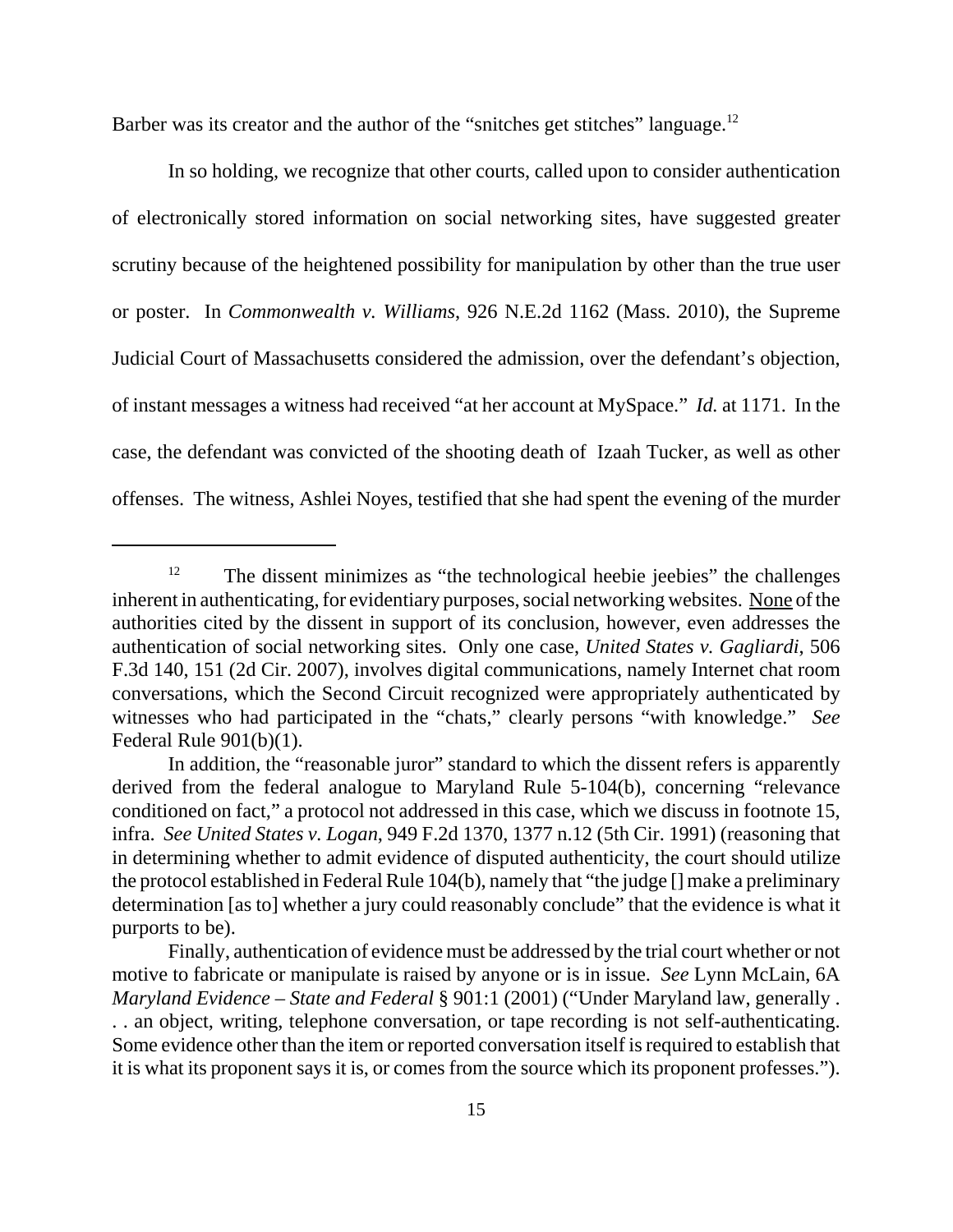socializing with the defendant and that he had been carrying a handgun. She further testified that the defendant's brother had contacted her "four times on her MySpace account between February 9, 2007, and February 12, 2007," urging her "not to testify or to claim a lack of memory regarding the events of the night of the murder." *Id.* at 1172. At trial, Noyes testified that the defendant's brother, Jesse Williams, had a picture of himself on his MySpace account and that his MySpace screen name or pseudonym was "doit4it." She testified that she had received the messages from Williams, and the document printed from her MySpace account indicated that the messages were in fact sent by a user with the screen name "doit4it," depicting a picture of Williams. *Id.* 

The Supreme Judicial Court of Massachusetts determined that there was an inadequate foundation laid to authenticate the MySpace messages, because the State failed to offer any evidence regarding who had access to the MySpace page and whether another author, other than Williams, could have virtually-penned the messages:

> Although it appears that the sender of the messages was using Williams's MySpace Web "page," there is no testimony (from Noyes or another) regarding how secure such a Web page is, who can access a MySpace Web page, whether codes are needed for such access, etc. Analogizing a MySpace [message] to a telephone call, a witness's testimony that he or she has received an incoming call from a person claiming to be "A," without more, is insufficient evidence to admit the call as a conversation with "A." Here, while the foundational testimony established that the messages were sent by someone with access to Williams's MySpace Web page, it did not identify the person who actually sent the communication. Nor was there expert testimony that no one other than Williams could communicate from that Web page. Testimony regarding the contents of the messages should not have been admitted.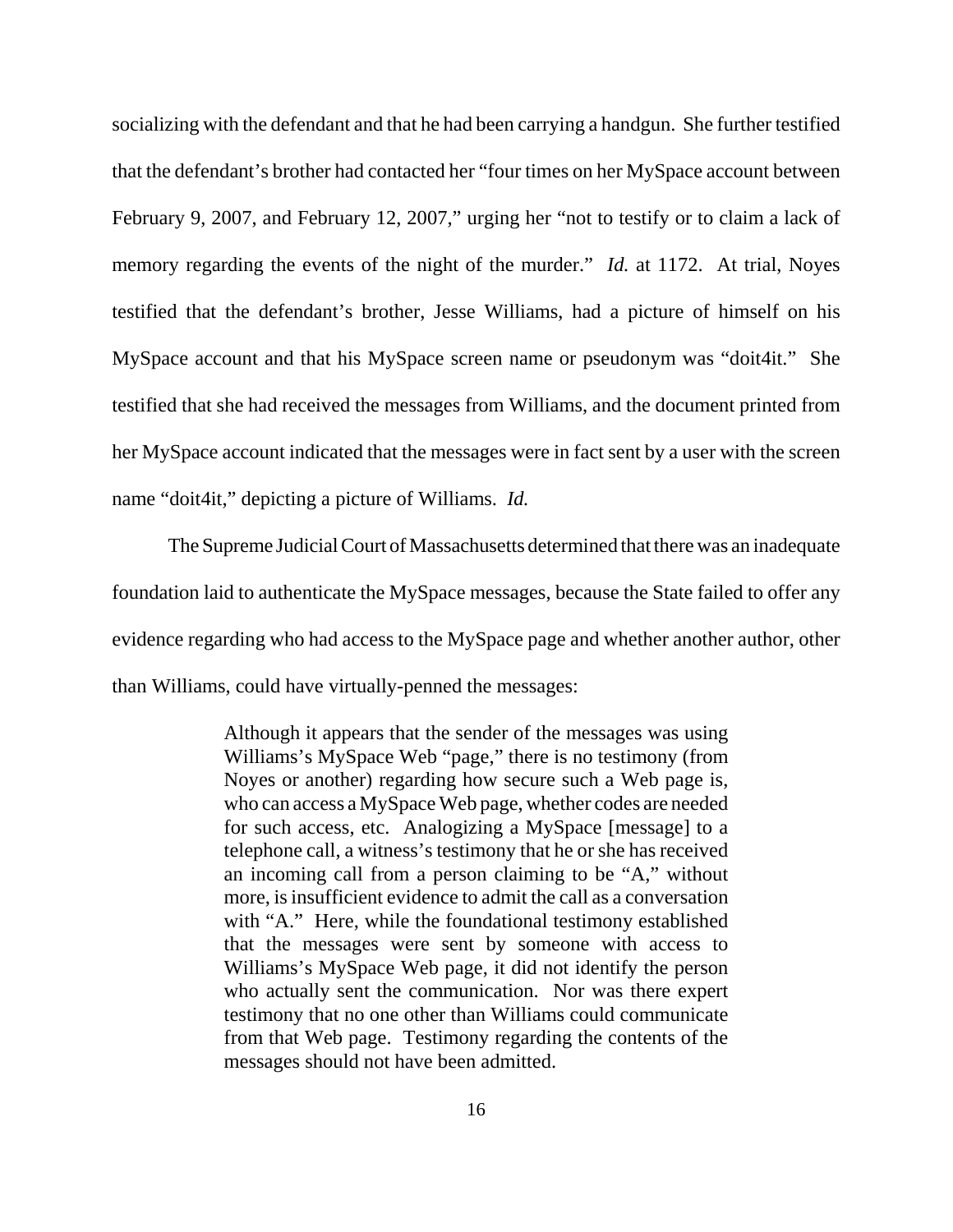*Id.* at 1172-73 (citations omitted). The court emphasized that the State failed to demonstrate a sufficient connection between the messages printed from Williams's alleged MySpace account and Williams himself, with reference, for example, to Williams's use of an exclusive username and password to which only he had access. The court determined that the error in admitting the improperly authenticated MySpace messages "did not create a substantial likelihood of a miscarriage of justice," however, and, therefore, did not reverse Williams's conviction, because Noyes's testimony was significantly overshadowed "by the testimony of two witnesses to the murder who identified Williams as the shooter." *Id.* at 1173.

Similarly, in *People v. Lenihan*, 911 N.Y.S. 2d 588 (N.Y. Sup. Ct. 2010), Lenihan challenged his second degree murder conviction because he was not permitted to crossexamine two witnesses called by the State on the basis of photographs his mother had printed from MySpace, allegedly depicting the witnesses and the victim making hand gestures and wearing clothing that suggested an affiliation with the "Crips" gang. The trial judge precluded Lenihan from confronting the witnesses with the MySpace photographs, reasoning that "[i]n light of the ability to 'photo shop,' edit photographs on the computer," Lenihan could not adequately authenticate the photographs. *Id.* at 592.

In *United States v. Jackson*, 208 F.3d 633 (7th Cir. 2000), Jackson was charged with mail and wire fraud and obstruction of justice after making false claims of racial harassment against the United Parcel Service in connection with an elaborate scheme in which she sent packages containing racial epithets to herself and to several prominent African-Americans purportedly from "racist elements" within UPS. *Id.* at 635. At trial, Jackson sought to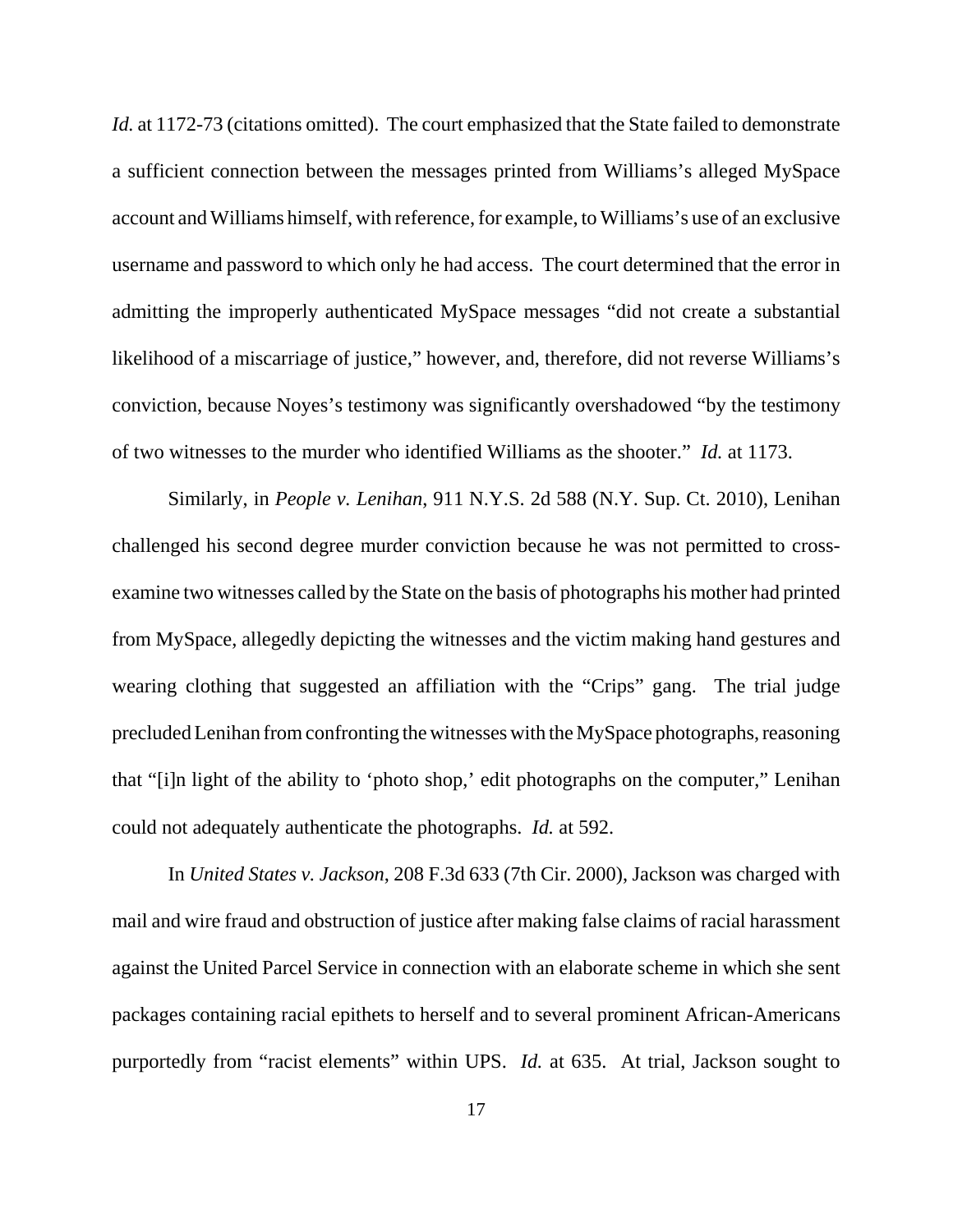introduce website postings from "the Euro-American Student Union and Storm Front," in which the white supremacist groups gloated about Jackson's case and took credit for the UPS mailings. *Id.* at 637. The court determined that the trial judge was justified in excluding the evidence because it lacked an appropriate foundation, namely that Jackson had failed to show that the web postings by the white supremacist groups who took responsibility for the racist mailings "actually were posted by the groups, as opposed to being slipped onto the groups' websites by Jackson herself, who was a skilled computer user." *Id.* at 638.

The State refers us, however, to *In the Interest of F.P.*, 878 A.2d 91 (Pa. Super. Ct. 2005), in which the Pennsylvania intermediate appellate court considered whether instant messages were properly authenticated pursuant to Pennsylvania Rule of Evidence 901(b)(4), providing that a document may be authenticated by distinctive characteristics or circumstantial evidence. In the case, involving an assault, the victim, Z.G., testified that the defendant had attacked him because he believed that Z.G. had stolen a DVD from him. The hearing judge, over defendant's objection, admitted instant messages from a user with the screen name "Icp4Life30" to and between "WHITEBOY Z 404." *Id.* at 94. Z.G. testified that his screen name was "WHITEBOY Z 404" and that he had printed the instant messages from his computer. In the transcript of the instant messages, moreover, Z.G. asked "who is this," and the defendant replied, using his first name. Throughout the transcripts, the defendant threatened Z.G. with physical violence because Z.G. "stole off [him]." *Id.* On appeal, the court determined that the instant messages were properly authenticated through the testimony of Z.G. and also because "Icp4Life30" had referred to himself by first name,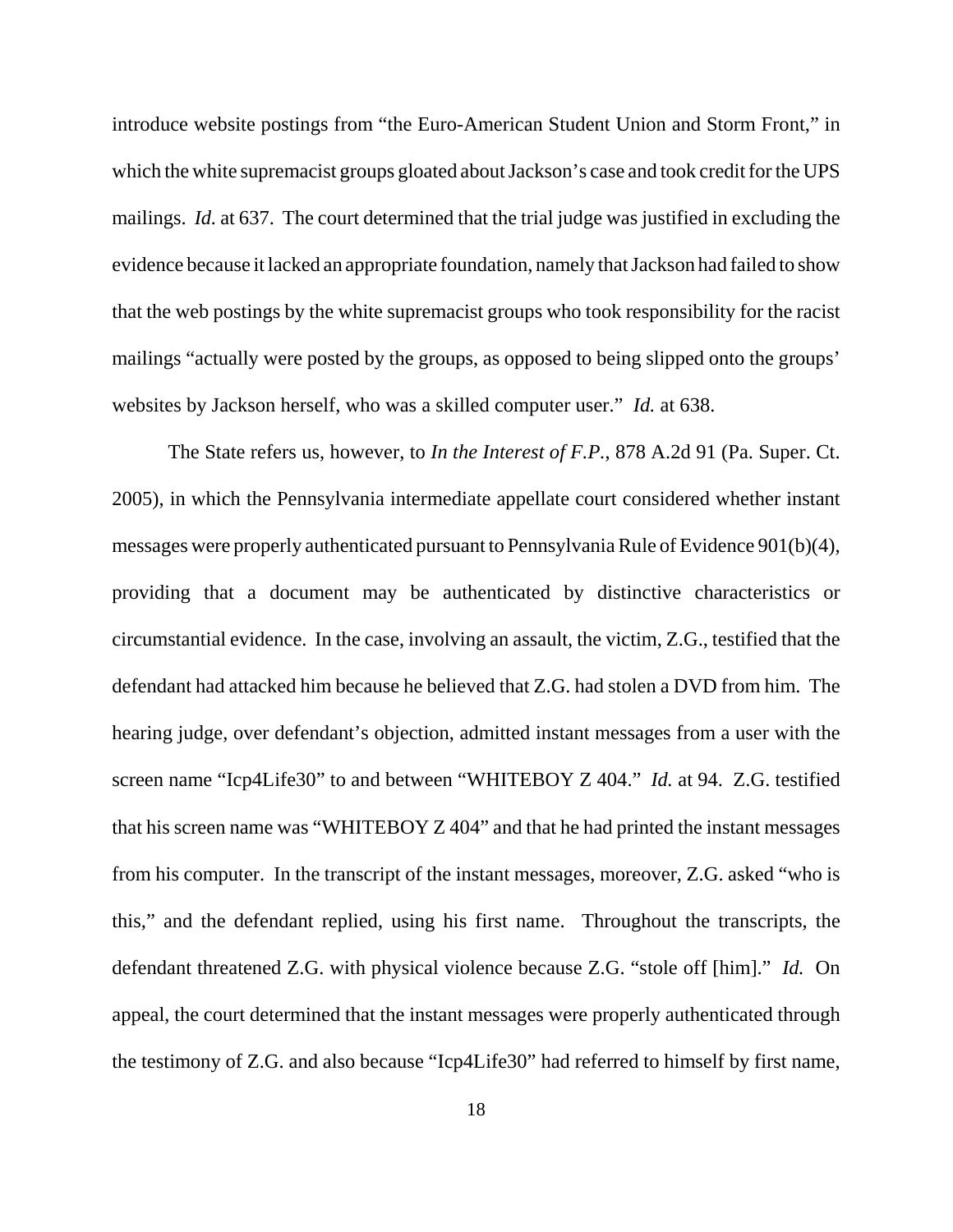repeatedly accused Z.G. of stealing from him, and referenced the fact that Z.G. had told high school administrators about the threats, such that the instant messages contained distinctive characteristics and content linking them to the defendant. *In the Interest of F.P.* is unpersuasive in the context of a social networking site, because the authentication of instant messages by the recipient who identifies his own "distinctive characteristics" and his having received the messages, is distinguishable from the authentication of a profile and posting printed from MySpace, by one who is neither a creator nor user of the specific profile.<sup>13</sup>

Similarly, the State relies upon an unreported opinion, *State v. Bell*, 2009 Ohio App. LEXIS 2112 (Ohio Ct. App. 2009), in which the defendant, convicted of multiple counts of child molestation, asserted that the trial judge improperly admitted "online conversations and

<sup>&</sup>lt;sup>13</sup> We further note that authentication concerns attendant to e-mails, instant messaging correspondence, and text messages differ significantly from those involving a MySpace profile and posting printout, because such correspondences is sent directly from one party to an intended recipient or recipients, rather than published for all to see. *See Independent Newspapers, Inc. v. Brodie*, 407 Md. 415, 423, 966 A.2d 432, 437 (2009) (contrasting emails and instant messages with a "different category of Internet communications, in which users post statements to the world at large without specification," such as on social networking sites). *See also States v. Safavian*, 435 F. Supp. 2d 36, 41 (D. D.C. 2006) (reasoning e-mails could be authenticated by comparison by the jury with those e-mails that had already been independently authenticated through the contents or in the email heading itself); *Commonwealth v. Amaral*, No. 09-P-2284, 2011 Mass. App. LEXIS 107, at \*7 (Mass. App. Ct. Jan. 26, 2011) (reasoning that "[t]he actions of the defendant himself served to authenticate the e-mails," because one e-mail indicated that defendant would be at a certain place at a certain time and the defendant appeared at that place and time, and in another email, defendant provided his telephone number and immediately answered when the investigator called that number); *Dickens v. State*, 175 Md. App. 231, 238-40, 927 A.2d 32, 36-37 (2007) (reasoning text messages received on victim's cell phone were properly authenticated because the phone number on one message showed that it had come from defendant's phone and other messages referenced the defendant's right to see the couple's minor child and their wedding vows).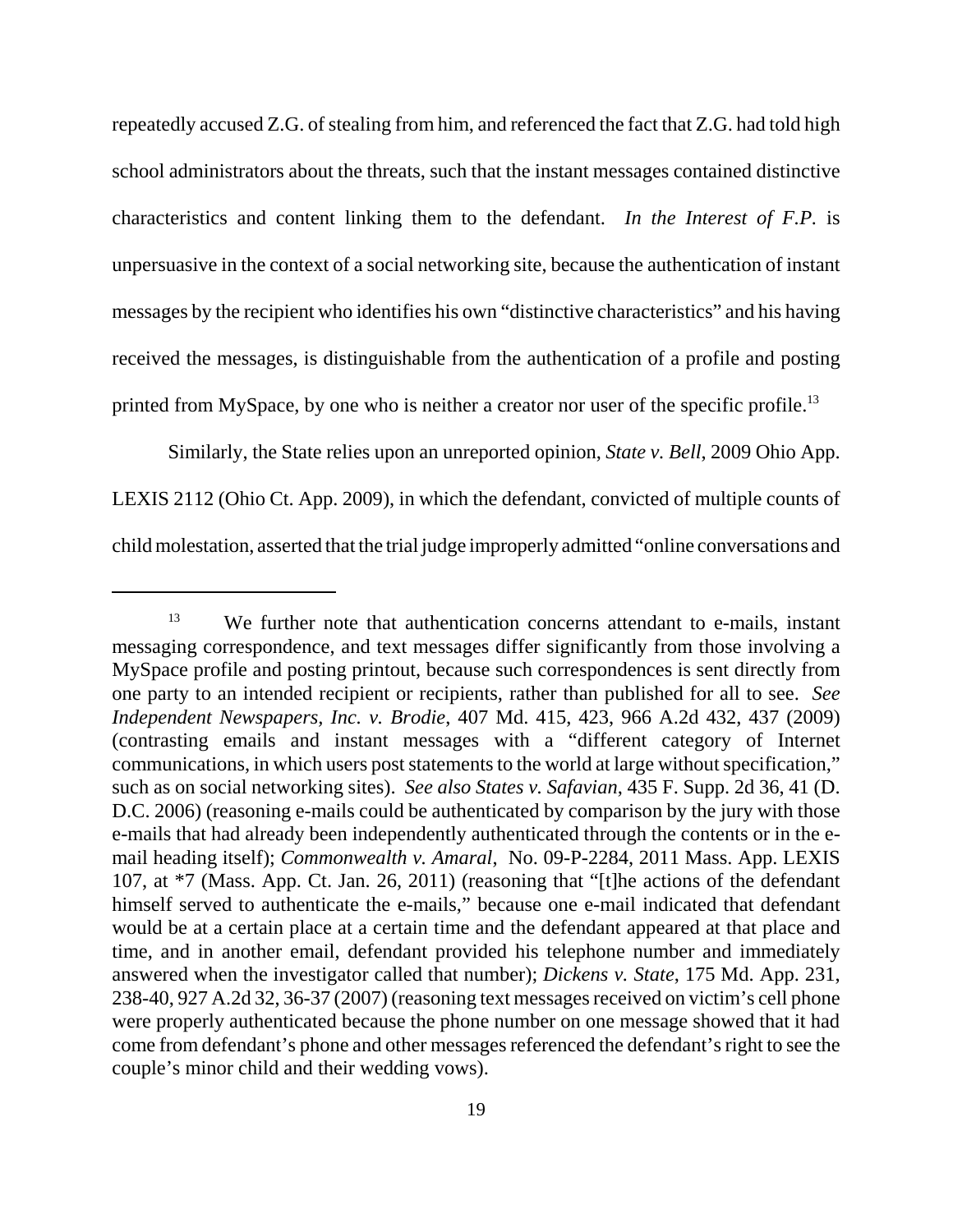email messages" on MySpace, purportedly involving Bell and one of his victims. The defendant argued that the messages were not properly authenticated, because his laptop "was turned on after it was seized," which he asserted altered hundreds of files on the hard drive. *Id.* at \*10. The appellate court rejected that argument because defense counsel had expressly approved the admission of the MySpace emails and messages. Griffin, in the present case, however, explicitly objected to the authenticity of the MySpace printout.

In the case sub judice, the MySpace printout was used to show that Ms. Barber had threatened a key witness, who the State had characterized as "probably the most important witness in this case;" the State highlighted the importance of the "snitches get stitches" posting during closing argument, as follows:

> Sergeant Cook told you that he went online and went to a website called MySpace and found a posting that had been placed there by the defendant's girlfriend, Jessica Barber, recognized her picture, able to match up the date of birth on the posting with her date of birth, and the posting included these words, "Free Boozy. Just remember, snitches get stitches. You know who you are."

In addition, during rebuttal argument, the State again referenced the pages printed from MySpace, asserting that Ms. Barber had employed MySpace as a tool of intimidation against a witness for the State. It is clear, then, that the MySpace printout was a key component of the State's case; the error in the admission of its printout requires reversal.

In so doing, we should not be heard to suggest that printouts from social networking sites should never be admitted. Possible avenues to explore to properly authenticate a profile or posting printed from a social networking site, will, in all probability, continue to develop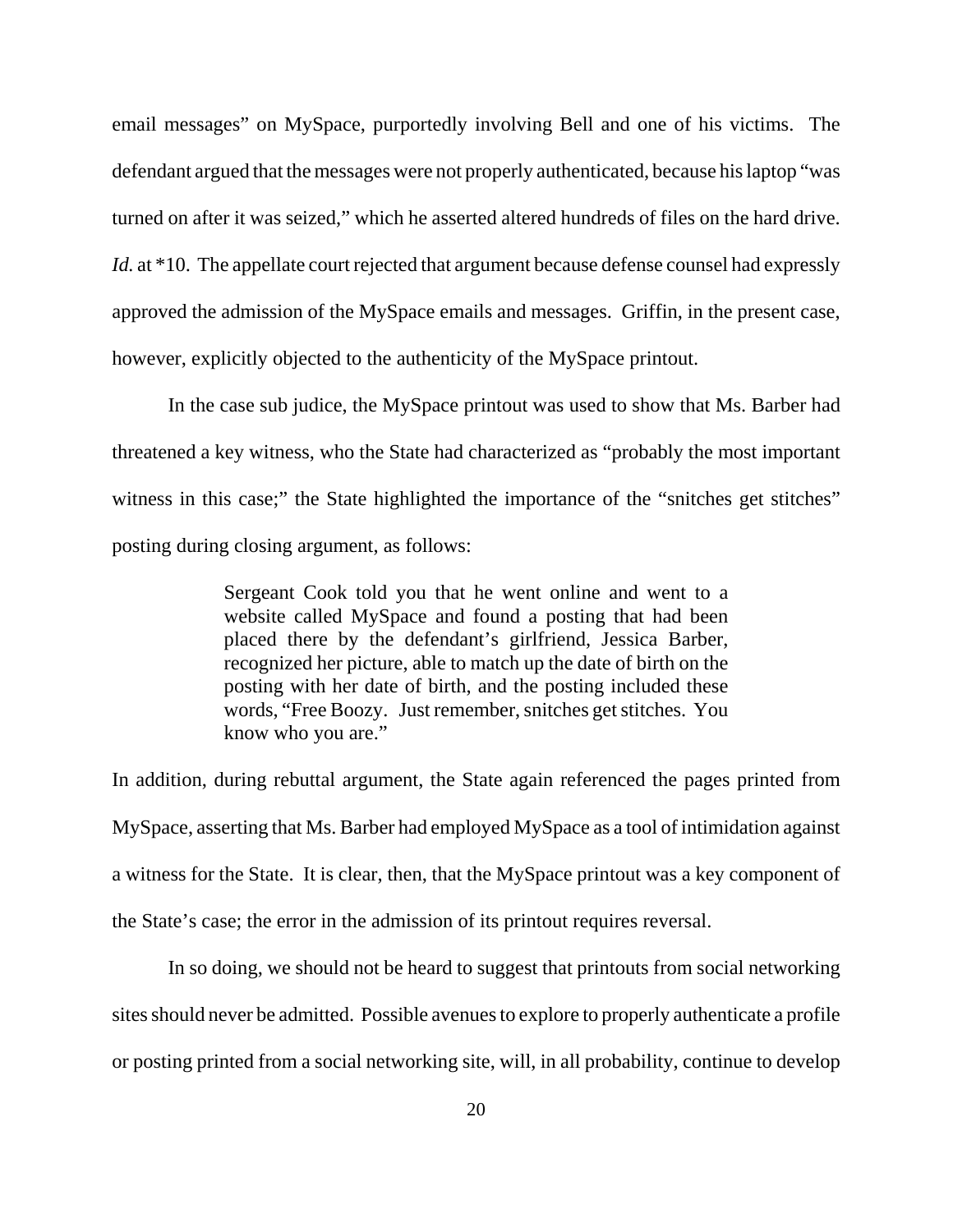as the efforts to evidentially utilize information from the sites increases. *See, e.g.*, Katherine Minotti, Comment, *The Advent of Digital Diaries: Implications of Social Networking Web Sites for the Legal Profession*, 60 S. C. L. Rev. 1057 (2009). A number of authentication opportunities come to mind, however.

The first, and perhaps most obvious method would be to ask the purported creator if she indeed created the profile and also if she added the posting in question, i.e. "[t]estimony of a witness with knowledge that the offered evidence is what it is claimed to be." Rule 5-  $901(b)(1)$ . The second option may be to search the computer of the person who allegedly created the profile and posting and examine the computer's internet history and hard drive to determine whether that computer was used to originate the social networking profile and posting in question. One commentator, who serves as Managing Director and Deputy General Counsel of Stroz Friedberg,  $14$  a computer forensics firm, notes that, "[s]ince a user unwittingly leaves an evidentiary trail on her computer simply by using it, her computer will provide evidence of her web usage." Seth P. Berman, et al., *Web 2.0: What's Evidence Between "Friends"?*, Boston Bar J., Jan.– Feb. 2009, at 5, 7.

A third method may be to obtain information directly from the social networking website that links the establishment of the profile to the person who allegedly created it and

<sup>&</sup>lt;sup>14</sup> According to the firm's website, Stroz Friedberg is a technical services firm specializing in the areas of computer forensics, mobile phone forensics, electronic discovery, data breach, cybercrime response, and investigations. Stroz Friedberg LLC–Who We Are, http://www.strozfriedberg.com/methodology/xprGeneralContent1.aspx?xpST=Methodolo gy (last visited Apr. 26, 2011).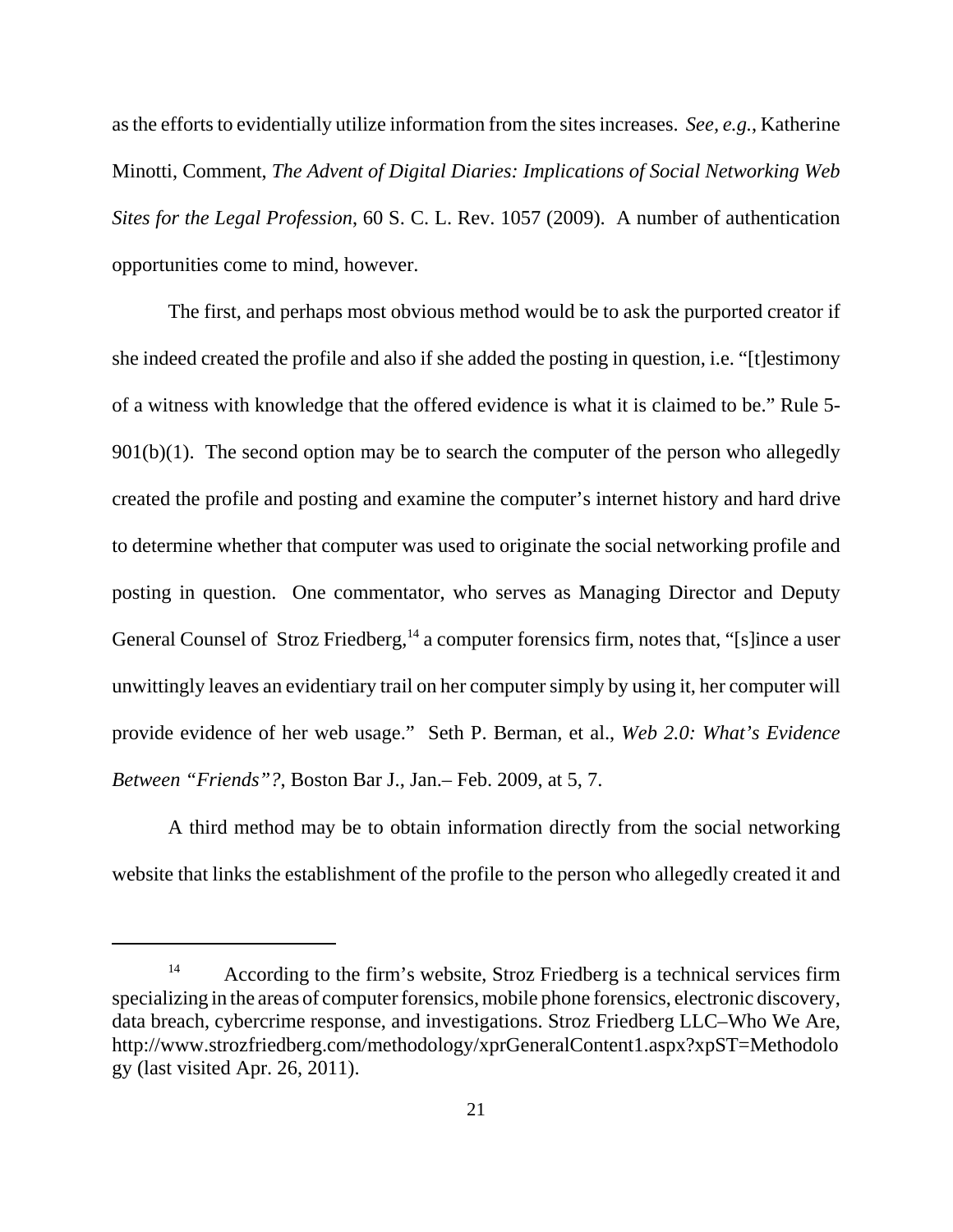also links the posting sought to be introduced to the person who initiated it. This method was apparently successfully employed to authenticate a MySpace site in *People v. Clevenstine*, 891 N.Y.S.2d 511 (N.Y. App. Div. 2009). In the case, Richard Clevenstine was convicted of raping two teenage girls and challenged his convictions by asserting that the computer disk admitted into evidence, containing instant messages between him and the victims, sent via MySpace, was not properly authenticated. Specifically, Clevenstine argued that "someone else accessed his MySpace account and sent messages under his username." *Id.* at 514. The Supreme Court of New York, Appellate Division, agreed with the trial judge that the MySpace messages were properly authenticated, because both victims testified that they had engaged in instant messaging conversations about sexual activities with Clevenstine through MySpace. In addition, an investigator from the computer crime unit of the State Police testified that "he had retrieved such conversations from the hard drive of the computer used by the victims." *Id.* Finally, the prosecution was able to attribute the messages to Clevenstine, because a legal compliance officer for MySpace explained at trial that "the messages on the computer disk had been exchanged by users of accounts created by [Clevenstine] and the victims." *Id.* The court concluded that such testimony provided ample authentication linking the MySpace messages in question to Clevenstine himself.15

<sup>&</sup>lt;sup>15</sup> Federally, some of the uncertainty involving evidence printed from social networking sites has been addressed by embracing the notion of "conditional relevancy," pursuant to Federal Rule 104(b), which provides "[w]hen the relevancy of evidence depends upon the fulfillment of a condition of fact, the court shall admit it upon, or subject to, the introduction of evidence sufficient to support a finding of the fulfillment of the condition." (continued...)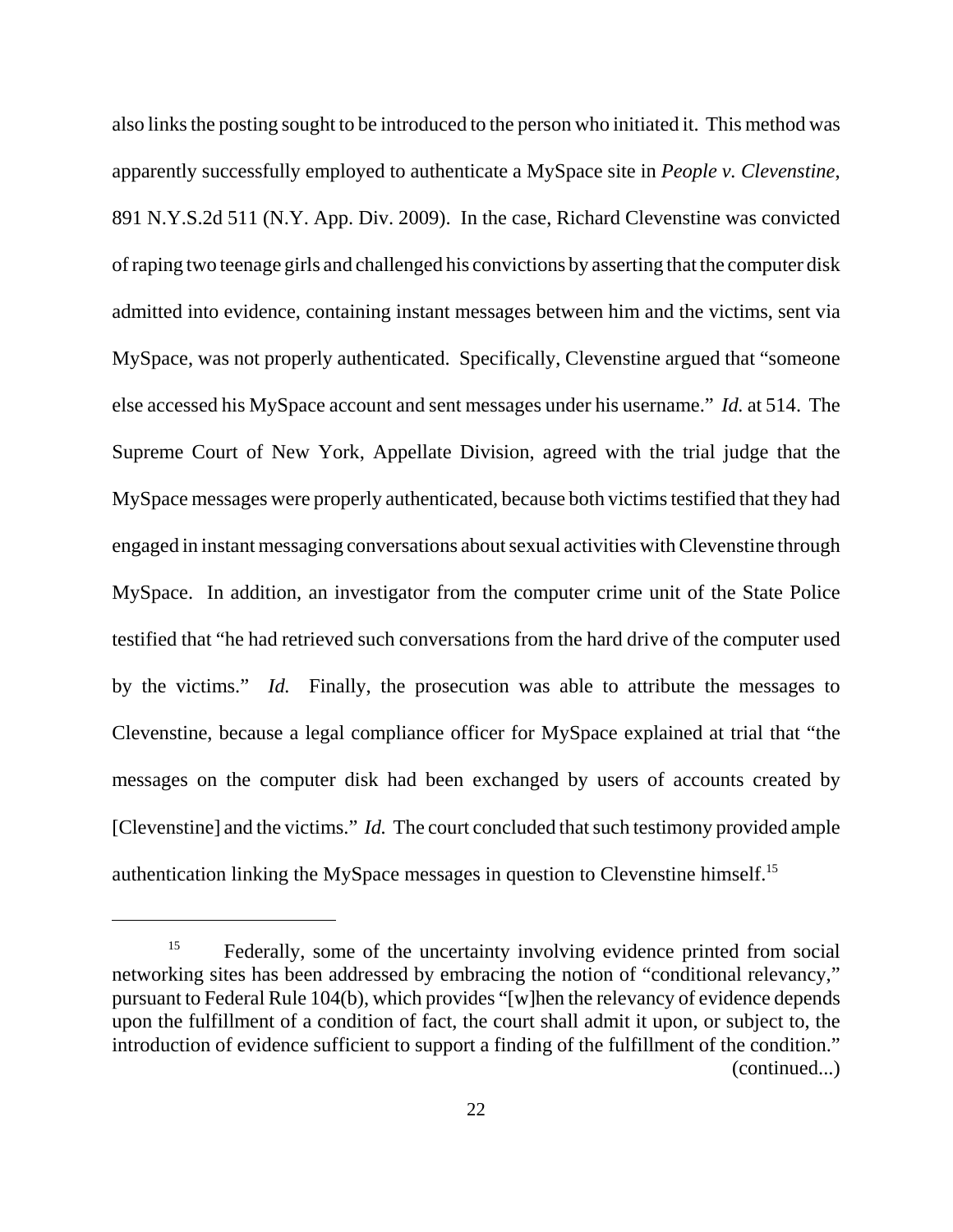**JUDGMENT OF THE COURT OF SPECIAL APPEALS REVERSED. CASE REMANDED TO THAT COURT WITH INSTRUCTIONS TO REVERSE THE JUDGMENT OF THE CIRCUIT COURT FOR CECIL COUNTY AND REMAND THE CASE TO THE CIRCUIT COURT FOR A NEW TRIAL. COSTS IN THIS COURT AND IN THE COURT OF SPECIAL APPEALS TO BE PAID BY CECIL COUNTY.**

 $15$ (...continued)

In this way, the trier of fact could weigh the reliability of the MySpace evidence against the possibility that an imposter generated the material in question. *See Lorraine v. Markel American Insurance*, 241 F.R.D. 534, 539-40 (2007). Maryland Rule 5-104(b) establishes a nearly identical protocol; we, however, have not been asked in this case to address the efficacy of the Rule 5-104(b) protocol.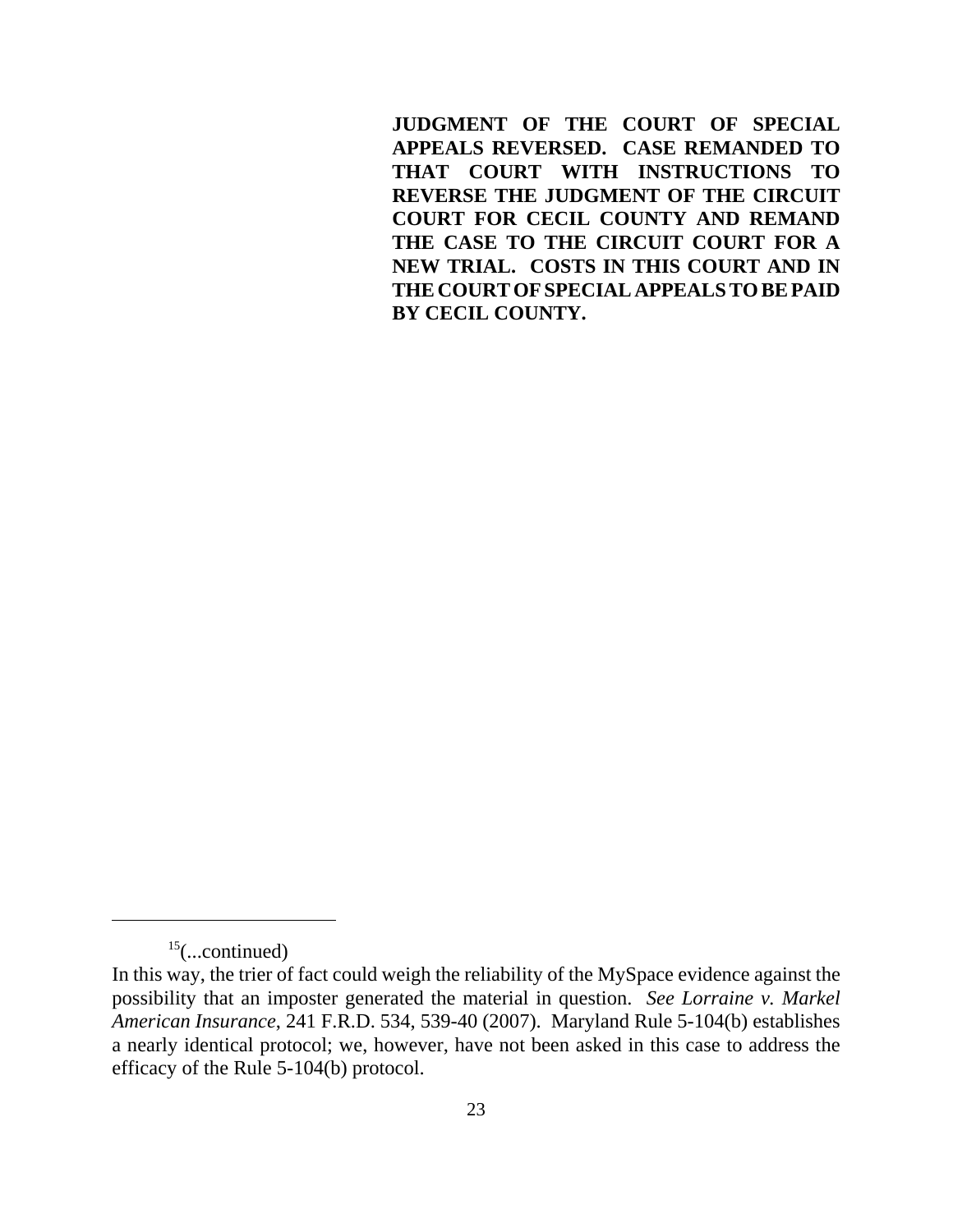## IN THE COURT OF APPEALS

## OF MARYLAND

No. 74

September Term, 2010

## ANTOINE LEVAR GRIFFIN

 $\overline{a}$ 

 $\overline{a}$ 

l

 $\overline{a}$ 

v.

### STATE OF MARYLAND

 Bell, C.J., Harrell Battaglia Greene Murphy Adkins Barbera,

JJ.

Dissenting Opinion by Harrell, J., which Murphy, J., joins.

Filed: April 28, 2011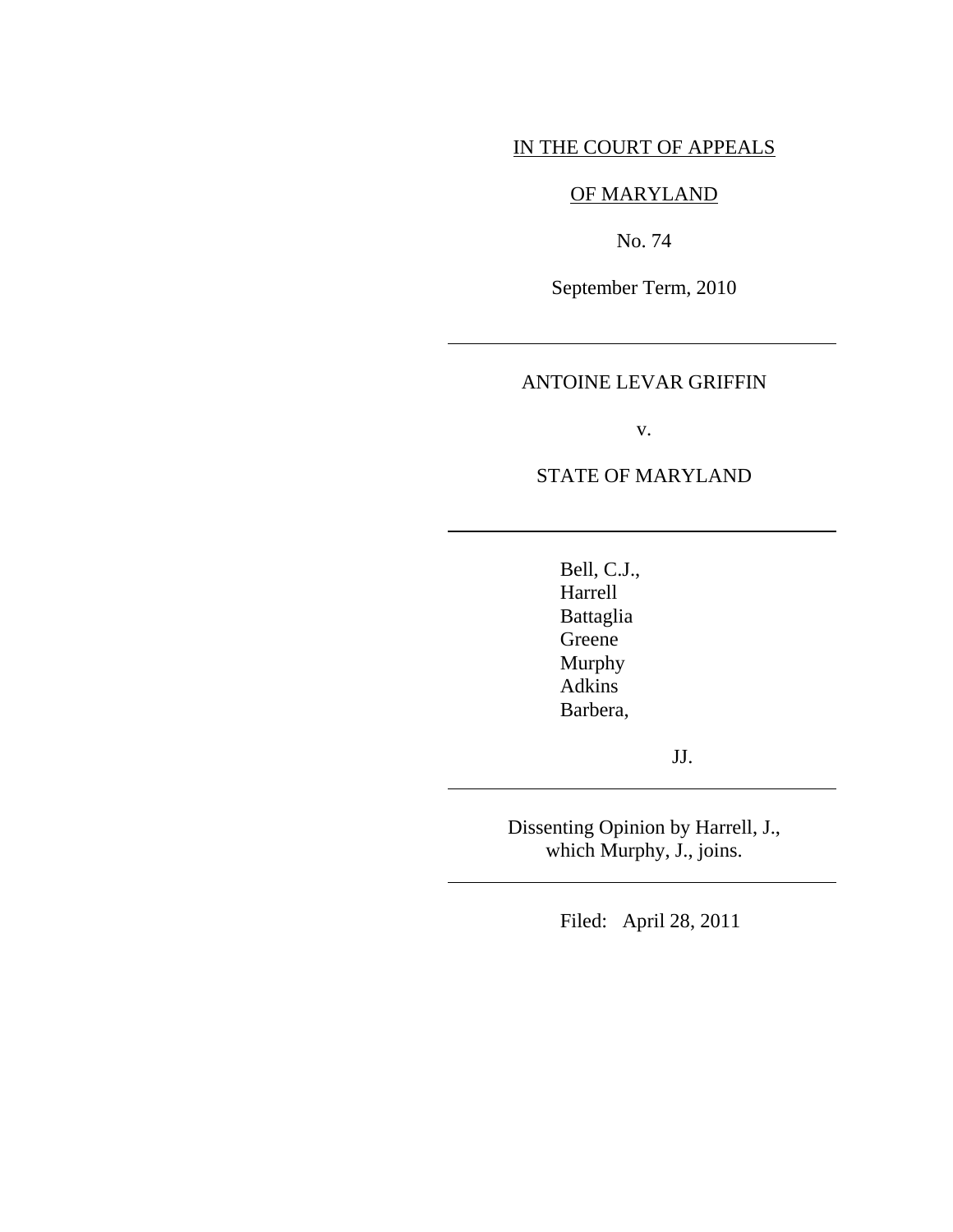I dissent from the Majority Opinion's holding that "the picture of Ms. Barber, coupled with her birth date and location, were not sufficient 'distinctive characteristics' on a MySpace profile to authenticate its [redacted] printout  $\dots$ " \_\_ Md. \_\_, \_\_, \_\_ A.3d \_\_, \_\_ (2011) (Majority slip op. at 14).

Maryland Rule 5-901 ("Requirement of authentication or identification") derives from and is similar materially to Federal Rule of Evidence 901.<sup>1</sup> See Washington v. State, 406 Md. 642, 651, 961 A.2d 1110, 1115 (2008). Thus, federal cases construing the federal rule are almost direct authority impacting on our construction of a Maryland analog rule. *See Higgins v. Barnes*, 310 Md. 532, 543, 530 A.2d 724, 729 (1987) ("Maryland courts have traditionally relied on the federal courts' interpretations of analogous rules as persuasive authority . . . ."). In construing and applying Federal Rule 901, federal courts have held almost unanimously

(b) Illustrations. By way of illustration only, and not by way of limitation, the following are examples of authentication or identification conforming with the requirements of this rule:

> (1) Testimony of witness with knowledge. Testimony that a matter is what it is claimed to be.

 $*$  \* \* \* \*

(4) Distinctive characteristics and the like. Appearance, contents, substance, internal patterns, or other distinctive characteristics, taken in conjunction with circumstances.

<sup>&</sup>lt;sup>1</sup> Federal Rule of Evidence 901 provides, in pertinent part:

<sup>(</sup>a) General provision. The requirement of authentication or identification as a condition precedent to admissibility is satisfied by evidence sufficient to support a finding that the matter in question is what its proponent claims.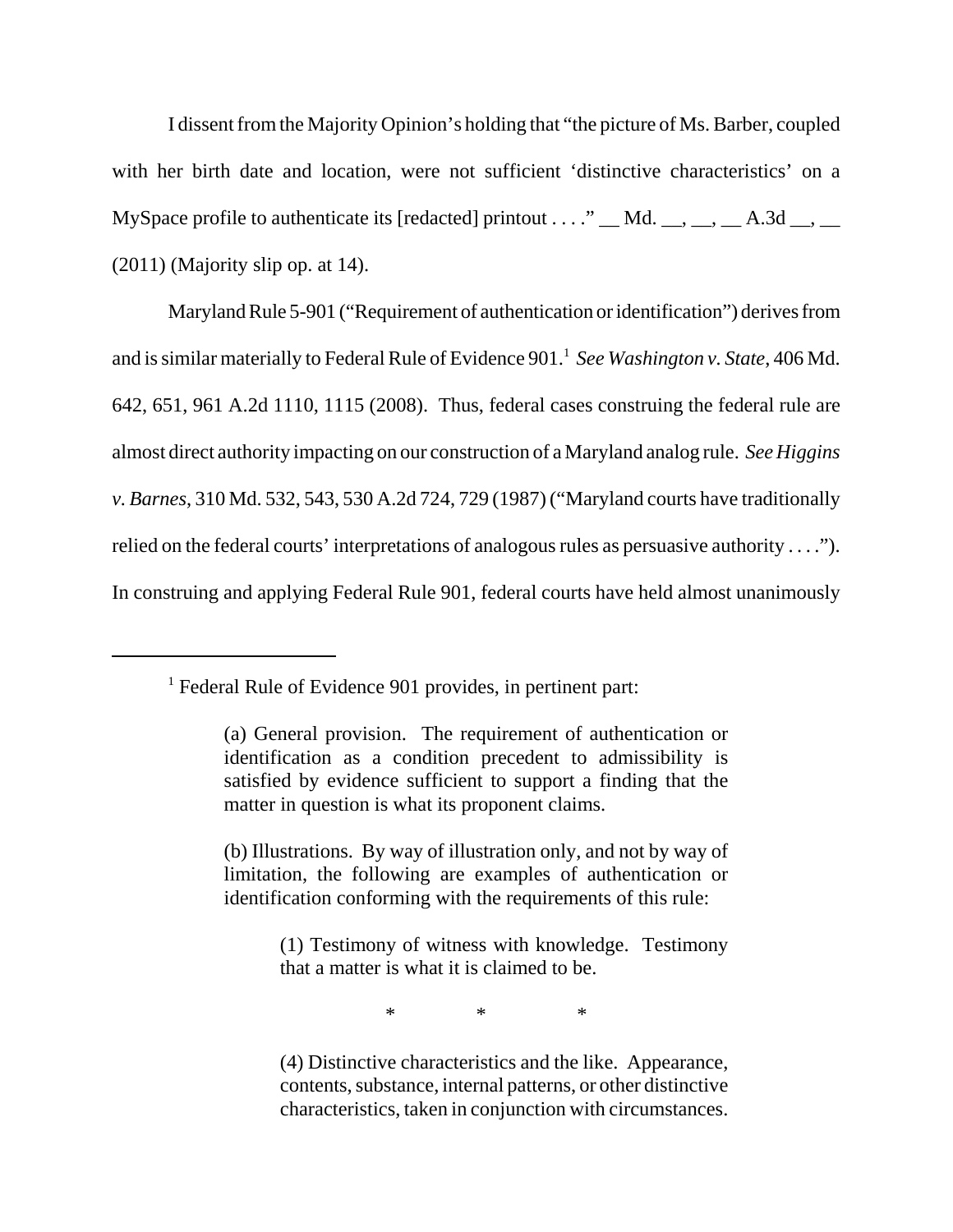that "a document is properly authenticated if a *reasonable juror could find in favor of authenticity*." *United States v. Gagliardi*, 506 F.3d 140, 151 (2d Cir. 2007) (emphasis added); *see United States v. Twitty*, 72 F.3d 228, 232 (1st Cir. 1995); *United States v. Rawlins*, 606 F.3d 73, 82 (3d Cir. 2010); *United States v. Branch*, 970 F.2d 1368, 1370 (4th Cir. 1992); *United States v. Logan*, 949 F.2d 1370, 1377 n. 12 (5th Cir. 1991); *United States v. Jones*, 107 F.3d 1147, 1150 n.1 (6th Cir. 1997); *United States v. Drombowski*, 877 F.2d 520, 525 (7th Cir. 1989); *United States v. Tank*, 200 F.3d 627, 630 (9th Cir. 2000); *United States v. Blackwell*, 694 F.2d 1325, 1331 (D.C. Cir. 1982). Although, to date, we have not enunciated such a standard, because I think that the "reasonable juror" standard is consistent with Maryland Rule 5-901 – requiring only "evidence *sufficient to support a finding* that the matter in question is what its proponent claims" (emphasis added) – I would adopt it.<sup>2</sup> See *Dickens v. State*, 175 Md. App. 231, 239, 927 A.2d 32, 37 (2007) (citing *United States v.*

LYNN MCLAIN, MARYLAND EVIDENCE – STATE AND FEDERAL § 901:1 (2001).

<sup>2</sup> Professor McLain explains:

The item will be properly authenticated if its proponent has offered foundation evidence that the judge finds would be sufficient to support a finding by a reasonable trier of fact that the item is what it is purported to be. Md. Rule 5-901(a), consistent with prior Maryland case law, establishes that the standard of proof is the same as is found in Md. Rule 5-104(b) for facts on which the relevance of an item is conditioned. In a jury trial, the judge need not be personally satisfied, by even a preponderance of the evidence, that the proffered item is authentic; the judge must find the authentication requirement met, if a reasonable jury could find the evidence to be what its proponent claims it to be.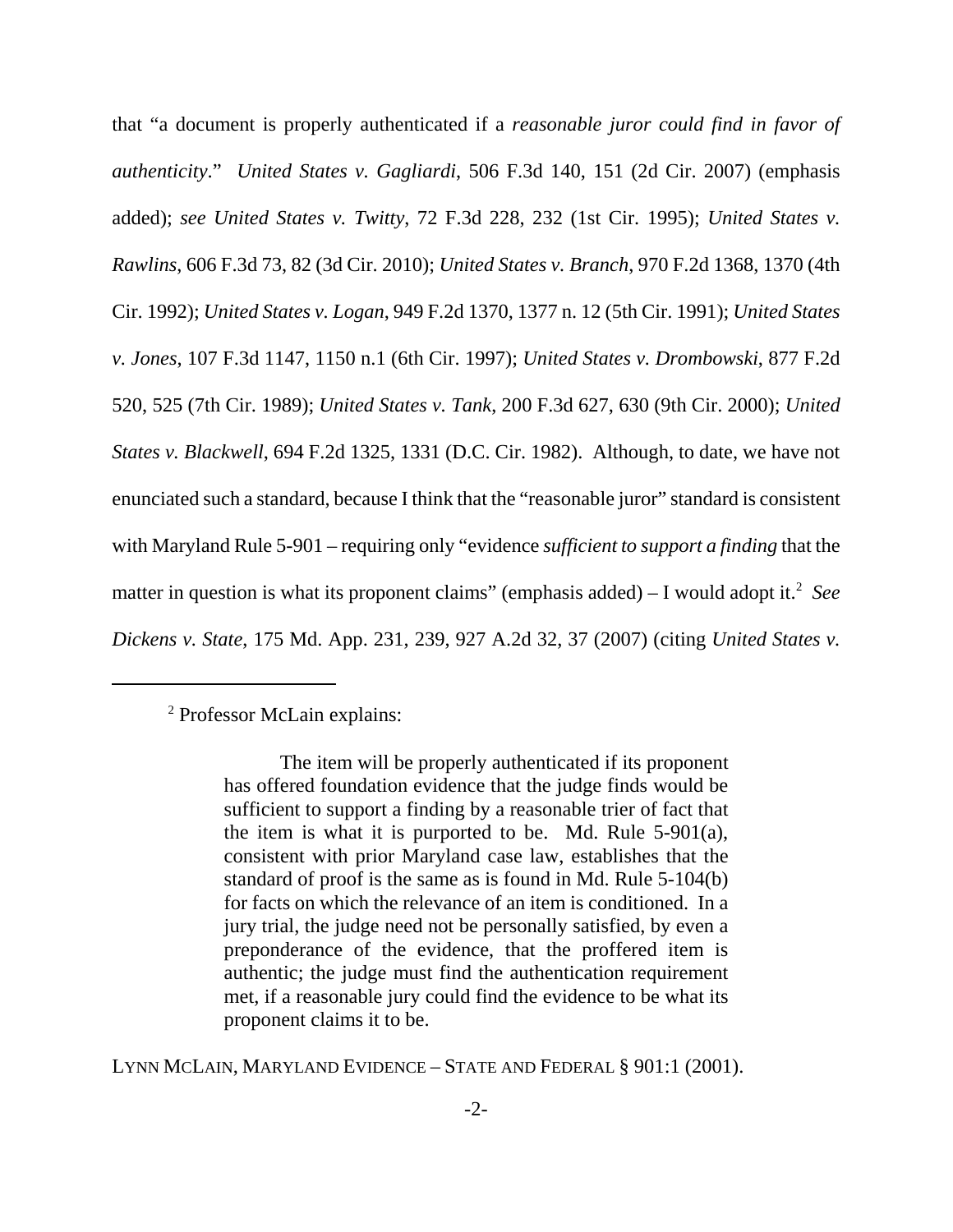*Safavian*, 435 F. Supp. 2d 36, 38 (D.D.C. 2006)) (stating that "the burden of proof for authentication is slight").

Applying that standard to the present case, a reasonable juror could conclude, based on the presence on the MySpace profile of (1) a picture of a person appearing to Sergeant Cook to be Ms. Barber posing with the defendant, her boyfriend; (2) a birth date matching Ms. Barber's; (3) a description of the purported creator of the MySpace profile as being a twenty-three year old from Port Deposit; and (4) references to freeing "Boozy" (a nickname for the defendant), that the redacted printed pages of the MySpace profile contained information posted by Ms. Barber.

I am not unmindful of the Majority Opinion's analysis relating to the concern that someone other than Ms. Barber could access or create the account and post the threatening message. The record, however, suggests no motive to do so. The technological heebiejeebies<sup>3</sup> discussed in the Majority Opinion go, in my opinion, however, not to the admissibility of the print-outs under Rule 5-901, but rather to the weight to be given the evidence by the trier of fact. *See Hays v. State*, 40 Md. 633, 648 (1874) (holding that where there was evidence that a paper was what it purported to be, it was not error for the trial court to instruct the jury that "if they were not satisfied of the identity of the paper . . . , then they

<sup>&</sup>lt;sup>3</sup> "Heebie jeebies" is an idiom used to describe anxiety, apprehension, or jitters; attributed to William Morgan ("Billy") De Beck, a cartoonist, in the 26 October 1923 edition of the *New York American*. *See also* LOUIS ARMSTRONG & THE HOT FIVE, HEEBIE JEEBIES (Okeh Records 1926) ("Say, I've got the heebies, I mean the jeebies, talkin about the dance, the heebie jeebies.").